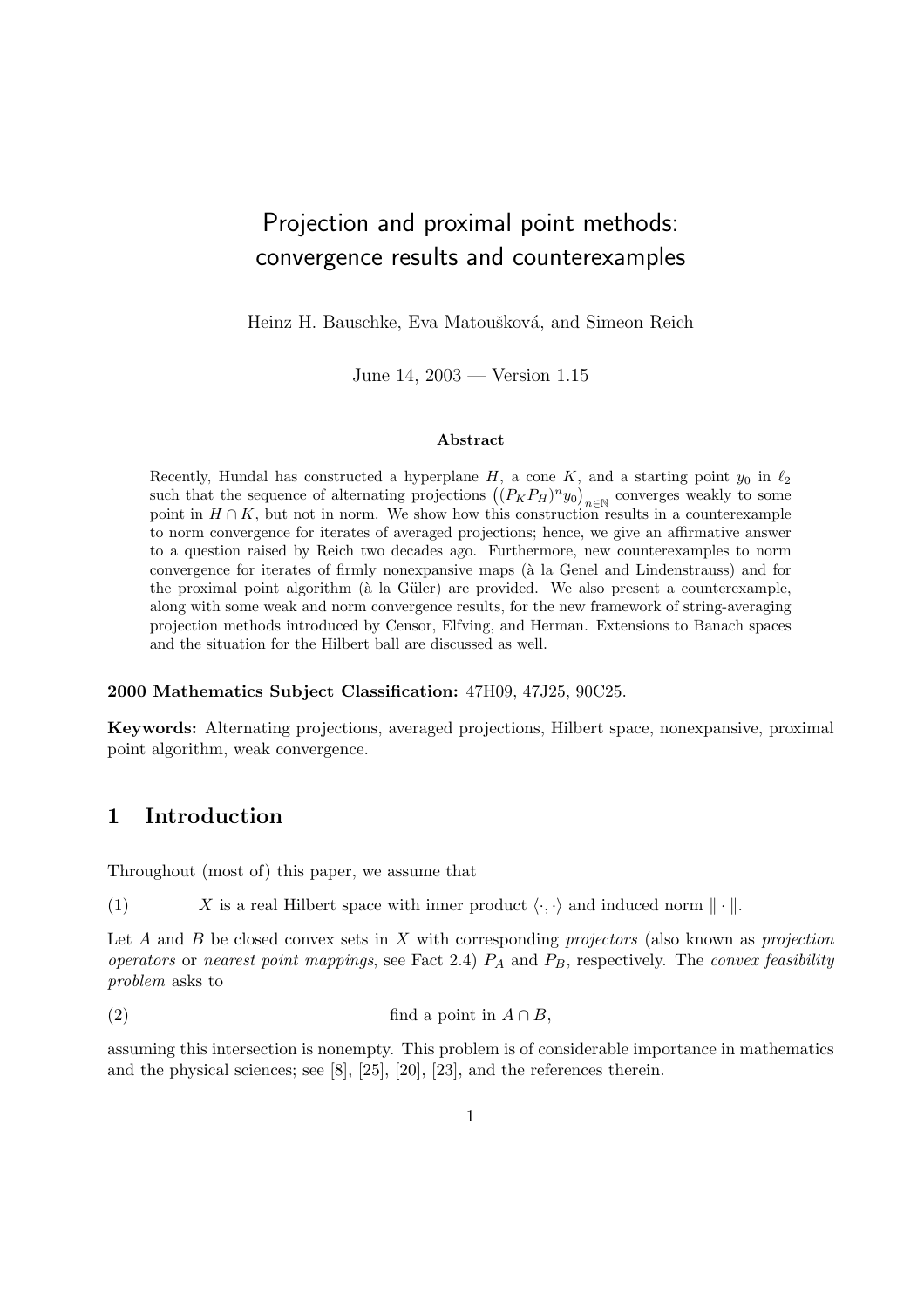Perhaps the oldest algorithmic approach to solve (2) is to generate the sequence of alternating projections, which is defined by

(3) 
$$
x_0 \mapsto x_1 = P_A x_0 \mapsto x_2 = P_B x_1 \mapsto x_3 = P_A x_2 \mapsto \cdots
$$
, for some starting point  $x_0 \in X$ .

If A and B are subspaces, then the sequence  $(x_n)_{n\in\mathbb{N}}$  converges in norm to the point in the intersection that is nearest to the starting point — this basic result was proved by von Neumann [50] in 1933. Thirty-two years later, Bregman [15] proved that the sequence  $(x_n)_{n\in\mathbb{N}}$  converges at least weakly to some point in  $A \cap B$ .

Ever since, there has been a nagging gap between von Neumann's and Bregman's result: Is it possible that norm convergence fails? In 2000, Hundal announced his affirmative answer to this question; full details of his ingenious construction became available two years later, see [34].

In the broader setting of fixed point theory, Hundal's counterexample to norm convergence of the iterates of compositions of projectors is similar to the counterexample by Genel and Lindenstrauss [29] (see also [14, pp. 72–74]) to norm convergence of the iterates of a firmly nonexpansive map, as well as to Güler's counterexample [32] to norm convergence of the *proximal point algorithm*. In passing, we note that certain modifications of these algorithms are able to always generate norm convergent sequences; see, for instance, [11] and [53].

Another classical algorithmic approach to solve (2) is to employ *(midpoint)* averages of projectors, rather than compositions. This amounts to constructing a sequence  $(x_n)_{n\in\mathbb{N}}$  via

(4) 
$$
(\forall n \in \mathbb{N}) \quad x_{n+1} = \left(\frac{1}{2}P_A + \frac{1}{2}P_B\right)x_n, \quad \text{where } x_0 \in X.
$$

In his 1969 thesis, Auslender [2] established weak convergence of  $(x_n)_{n\in\mathbb{N}}$  to some point in  $A \cap B$ ; this result also follows from [45, Corollary 2.6]. Closely related are Cimmino's method of averaged reflectors for solving linear equations ([24]; 1938) and Merzlyakov's method of extrapolated averaged projectors for solving linear inequalities ([39]; 1963). On the other hand, a more general result by Reich (see [45, Theorems 1.7 and 2.3]) implies that if A and B are subspaces, then the sequence  $(x_n)_{n\in\mathbb{N}}$  generated by (4) does converge in norm to some point in  $A \cap B$ . (Alternatively, one can apply von Neumann's result to the subspaces  $A \times B$  and  $\{(x, x) : x \in X\}$  in the product space  $X \times X$ .) Analogously to the above discussion of alternating projections, Auslender's weak convergence result for general sets and Reich's norm convergence for subspaces lead to the question — originally raised by Reich at the end of [45, Section 2] in 1983 — on whether norm convergence of a sequence generated by (4) may actually fail.

The main objective in this paper is to show that Hundal's recent ingenious counterexample can also be used to provide an affirmative answer to Reich's question. We then explain how this construction leads to new counterexamples to norm convergence for the classical proximal point algorithm (see [38] and [49]) and for the string-averaging projection method recently introduced by Censor, Elfving, and Herman [21]. The notion of a strongly nonexpansive map allows us to also comment on the situation in Banach spaces and for the Hilbert ball.

The remainder of this paper is organized as follows. Section 2 contains auxiliary results on projectors and reflectors as well as a review of the useful properties of strongly nonexpansive maps.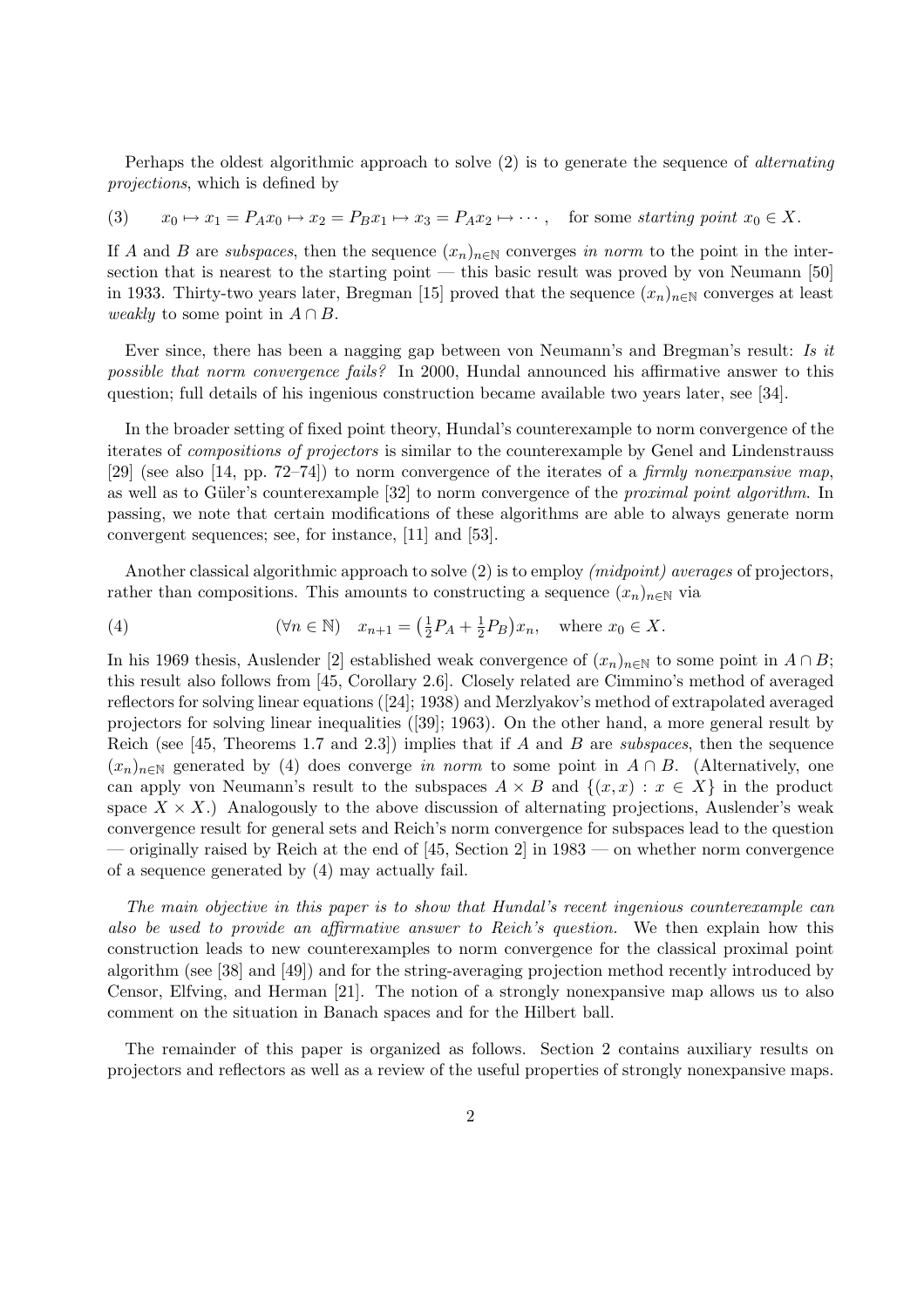The classical results by von Neumann and by Bregman are reviewed in Section 3, where we also include a new elementary proof of von Neumann's result. In Section 4, we describe Hundal's counterexample and show that the composition of the two projectors is not firmly nonexpansive. Our solution to Reich's question is presented in Section 5; it also gives rise to a new counterexample `a la Genel and Lindenstrauss. Section 6 contains a self-contained and somewhat more explicit proof of Moreau's result that the proximal maps form a convex set. This is used in Section 7, where it leads to a new counterexample à la Güler. Convergence results on string-averaging methods as well as a counterexample are given in Section 8. In the final Section 9, we discuss the situation in the Hilbert ball.

Notation employed is standard in convex analysis: I denotes the identity map and  $\mathbb{N} =$  $\{0, 1, 2, \ldots\}$  are the nonnegative integers. Also,  $S^{\perp} = \{x^* \in X : (\forall s \in S) \langle x^*, s \rangle = 0\}$  (respectively,  $S^{\ominus} = \{x^* \in X : (\forall s \in S) \langle x^*, s \rangle \leq 0\}$ ,  $\overline{\text{span}} S$ ,  $\overline{\text{cone}} S$ ,  $\text{conv } S$ ,  $\text{int } S$ ,  $\iota_S$ ) is the orthogonal complement (respectively, polar cone, closed linear span, closed convex conical hull, convex hull, interior, and indicator function) of a set  $S$  in  $X$ . The subdifferential map (respectively, gradient map, Fenchel conjugate) of a function f is denoted by  $\partial f$  (respectively,  $\nabla f$ ,  $f^*$ ), and  $f_1 \Box f_2$  stands for the infimal convolution of the functions  $f_1$  and  $f_2$ . If T is a map defined on S, then its fixed point set is Fix  $T = \{x \in S : x = Tx\}$ . Finally, if  $r \in \mathbb{R}$ , then  $|r|$  denotes the largest integer less than or equal to  $r$ .

# 2 Projectors, reflectors, and strongly nonexpansive maps

Definition 2.1 (nonexpansive and firmly nonexpansive) Let C be a set in X and  $T: C \rightarrow$ X be a map. Define a family of functions by

(5) 
$$
(\forall x \in C)(\forall y \in C) \quad \Phi_{x,y}: [0,1] \to [0,+\infty[ : \lambda \mapsto ||((1-\lambda)x+\lambda Tx) - ((1-\lambda)y+\lambda Ty)||
$$
.

Then T is firmly nonexpansive (respectively, nonexpansive), if  $\Phi_{x,y}$  is decreasing (respectively,  $\Phi_{x,y}(0) \geq \Phi_{x,y}(1)$ , for all x and y in C.

Clearly, if  $T$  is firmly nonexpansive, then it is nonexpansive, which in turn is equivalent to

(6) 
$$
(\forall x \in C)(\forall y \in C) \quad ||Tx - Ty|| \le ||x - y||.
$$

**Lemma 2.2** Let C be a set in X and let  $T: C \to X$ . Then the following properties are equivalent:

- $(i)$  T is firmly nonexpansive.
- (ii)  $(\forall x \in C)(\forall y \in C) ||Tx Ty||^2 \leq \langle Tx Ty, x y \rangle.$
- (iii)  $2T I$  is nonexpansive.

*Proof.* See [31, Lemma 1.11.1].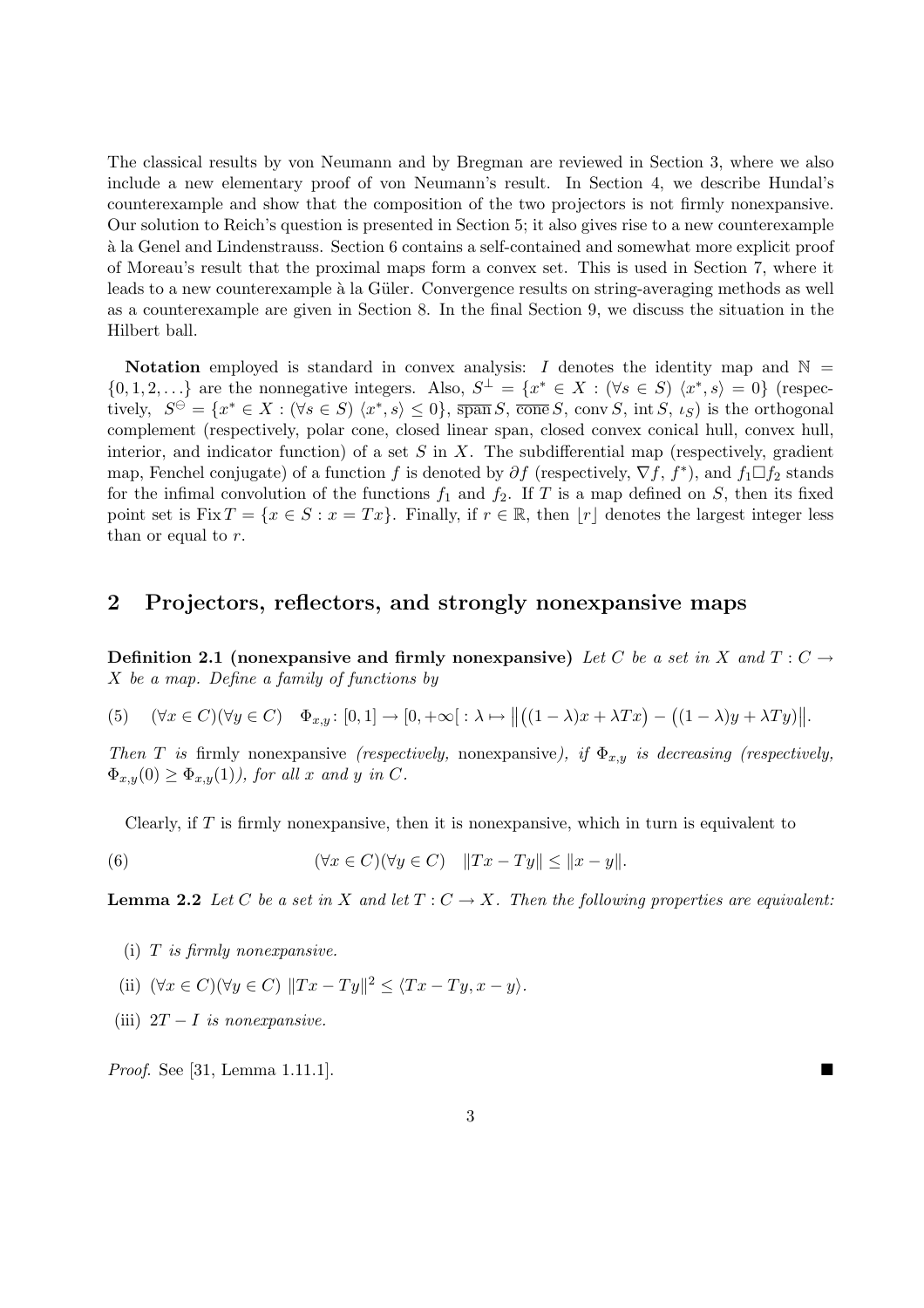Remark 2.3 (extensions to Banach spaces) In Hilbert space, a firmly nonexpansive map is usually defined as in Lemma 2.2(ii); nonetheless, we begin with Definition 2.1 because the latter is more useful in Banach spaces (see [31, Section 1.11]). Using the duality map, the characterization in Lemma 2.2(ii) holds true in Banach space (see [31, Lemma 1.11.1]).

Fact 2.4 (projector and reflector) Suppose that C is a nonempty closed convex set in X. Then, for every point  $x \in X$ , there exists a unique point  $P_C x \in C$  such that  $||x - P_C x|| = \inf_{y \in C} ||x - y||$ . The point  $P_Cx$  is the projection of x onto C; it is characterized by

(7)  $P_Cx \in C$  and  $(\forall c \in C)$   $\langle c - P_Cx, x - P_Cx \rangle \leq 0.$ 

The corresponding map  $P_C: X \to C$  is the projector (or projection operator) onto C. It is firmly nonexpansive and, hence, the associated reflector  $R_C = 2P_C - I$  is nonexpansive.

*Proof.* See [30, Chapter 12], [31, Propositions 1.3.5 and 1.11.2], or [55, Lemma 1.1].

**Corollary 2.5** Let C be a nonempty closed convex set in X. Suppose that  $U : X \to X$  is unitary, *i.e.*, a surjective linear isometry. Then  $U(C)$  is a nonempty closed convex set, and  $P_{U(C)} = UP_C U^*$ .

*Proof.* This follows easily from Fact 2.4.  $\blacksquare$ 

**Corollary 2.6** Let H be a hyperplane in X and suppose  $0 \in H$ . Then the corresponding reflector  $R_H$  is unitary and it satisfies  $R_H = R_H^* = R_H^{-1}$ . Let C be a nonempty closed convex set in X and set  $D = R_H(C)$ . Then the following hold true.

(i) D is closed and convex;

$$
(ii) \ \ P_D = R_H P_C R_H;
$$

(iii)  $(P_H P_C)$  $\Big|_H = \frac{1}{2}$  $\frac{1}{2}(P_C + P_D)$  $\big|_H.$ 

*Proof.* Write  $H = \{a\}^{\perp}$ , where  $||a|| = 1$ . Fix  $x \in X$  arbitrarily. Then  $P_H x = x - \langle a, x \rangle a$  and hence  $R_H x = x - 2\langle a, x \rangle a$ . It follows that  $R_H$  is one-to-one. Also, one verifies easily that  $R_H^2 = I$  and that  $R_H$  is an isometry. Hence  $R_H$  is unitary and (i)&(ii) follow from Corollary 2.5. Now pick  $h \in H$ . Then  $R_H h = 2P_H h - h = h$  and so, using (ii),  $P_D h = R_H P_C R_H h = R_H P_C h = 2P_H P_C h - P_C h$ . Hence  $P_{C}h + P_{D}h = 2P_{H}P_{C}h$ , as claimed.

We conclude this section with a discussion of the class of strongly nonexpansive maps, introduced by Bruck and Reich [18] in 1977.

**Definition 2.7 (strongly nonexpansive)** Let C be a set in X and let  $T: C \to X$  be a map. Then T is strongly nonexpansive if it is nonexpansive and  $(x_n - y_n) - (Tx_n - Ty_n) \rightarrow 0$  whenever  $(x_n)_{n\in\mathbb{N}}$  and  $(y_n)_{n\in\mathbb{N}}$  are sequences in X such that  $(x_n-y_n)_{n\in\mathbb{N}}$  is bounded and  $||x_n-y_n||-||Tx_n Ty_n \parallel \rightarrow 0.$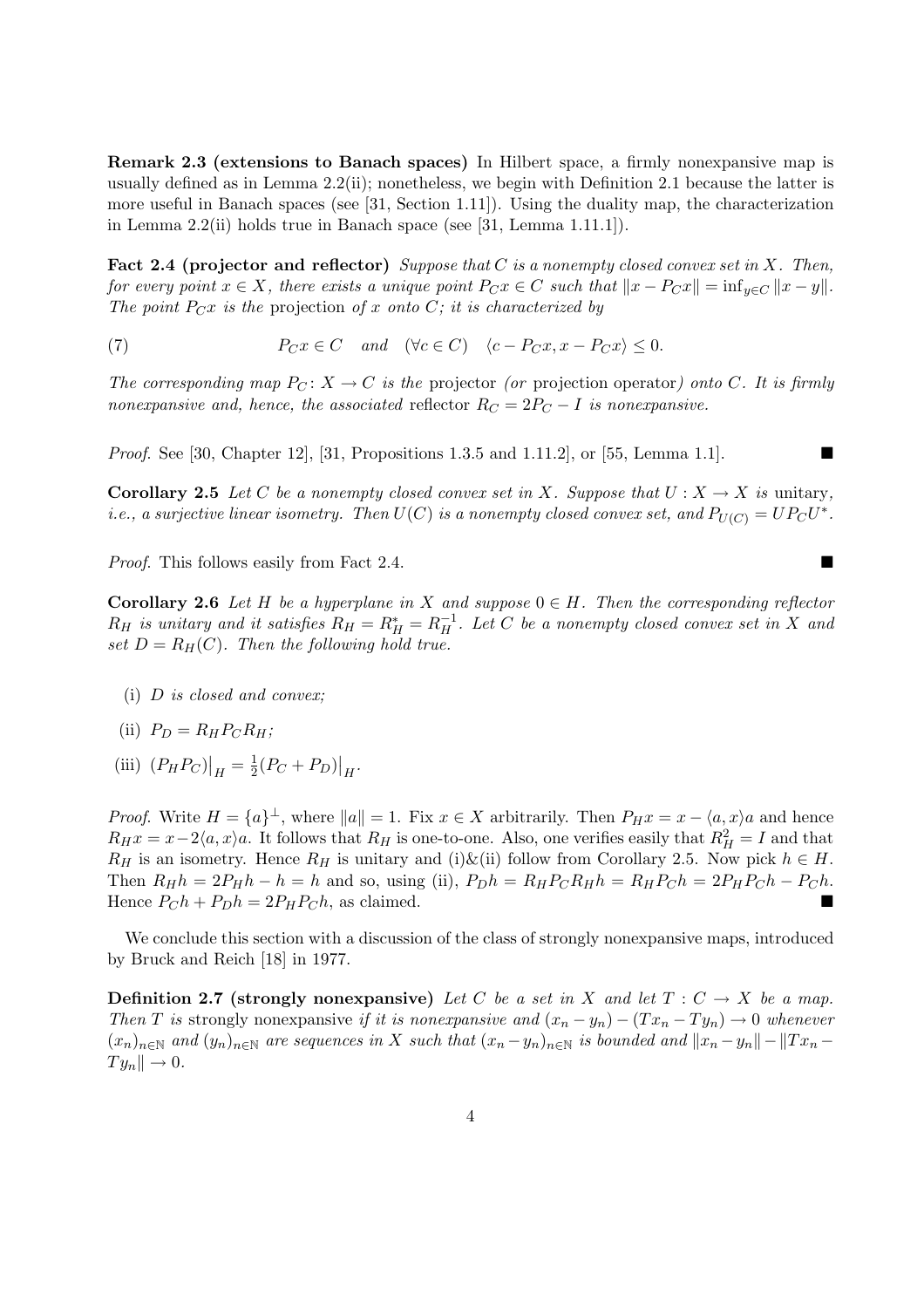While the class of firmly nonexpansive maps is convex (use Lemma 2.2(iii)), it is not closed under composition (in the Euclidean plane, consider projectors corresponding to two distinct nonorthogonal intersecting lines). This serious limitation does not occur for strongly nonexpansive maps:

**Fact 2.8** Let  $T_1, T_2, \ldots, T_m$  be strongly nonexpansive maps defined on a set in X. Suppose T is given in one of the following ways.

- (i)  $T = T_m \cdots T_2 T_1$ .
- (ii)  $T = \sum_{i=1}^{m} \lambda_i T_i$ , where  $\{\lambda_1, \lambda_2, \dots, \lambda_m\} \subset ]0,1[$  and  $\sum_{i=1}^{m} \lambda_i = 1$ .

Then T is strongly nonexpansive. If  $F = \bigcap_{i=1}^m$  $_{i=1}^{m}$  Fix  $T_i \neq \emptyset$ , then Fix  $T = F$ .

*Proof.* [18, Proposition 1.1] and [18, Proposition 1.3] imply that T is strongly nonexpansive. To obtain the identity for  $F$ , which we now assume to be nonempty, use [18, Lemma 2.1] (for (i)) and  $[45, Lemma 1.4]$  (for (ii)).

**Definition 2.9 ((sunny) retraction)** A map  $T : X \to C$  is a (sunny) retraction onto C if it is continuous with Fix  $T = C$  (and  $Tx = c$  implies  $T(c + \mu(x - c)) = c$ , for all  $x \in X$ ,  $c \in C$ , and  $\mu \geq 0$ ). Note that C is necessarily closed.

Remark 2.10 Some comments on retractions are in order. See also [31, Section 1.13] for further information.

- (i) If C is a nonempty closed convex set in X, then it not hard to show that the projector  $P<sub>C</sub>$  is a sunny nonexpansive retraction onto  $C$  [31, (3.7) on p. 17].
- (ii) Outside Hilbert space, projectors are still sunny retractions, but they fail to be nonexpansive.
- (iii) Every sunny nonexpansive retraction is firmly nonexpansive [45, Lemma 2.1].

The class of strongly nonexpansive maps is quite rich:

**Fact 2.11** Let T be a map defined on a set in X. Then T is strongly nonexpansive provided that one of the following conditions holds.

- $(i)$  T is firmly nonexpansive.
- (ii)  $T = (1 \lambda)T_1 + \lambda T_2$ , where  $T_1$  is strongly nonexpansive,  $T_2$  is nonexpansive, and  $\lambda \in [0, 1]$ .
- (iii)  $T: X \to X$  is a sunny nonexpansive retraction onto  $\text{Fix } T$ .

Proof. For (i) and (ii), see [18, Propositions 1.3 and 2.1]. Item (iii) follows from (i) and Remark  $2.10(iii)$ .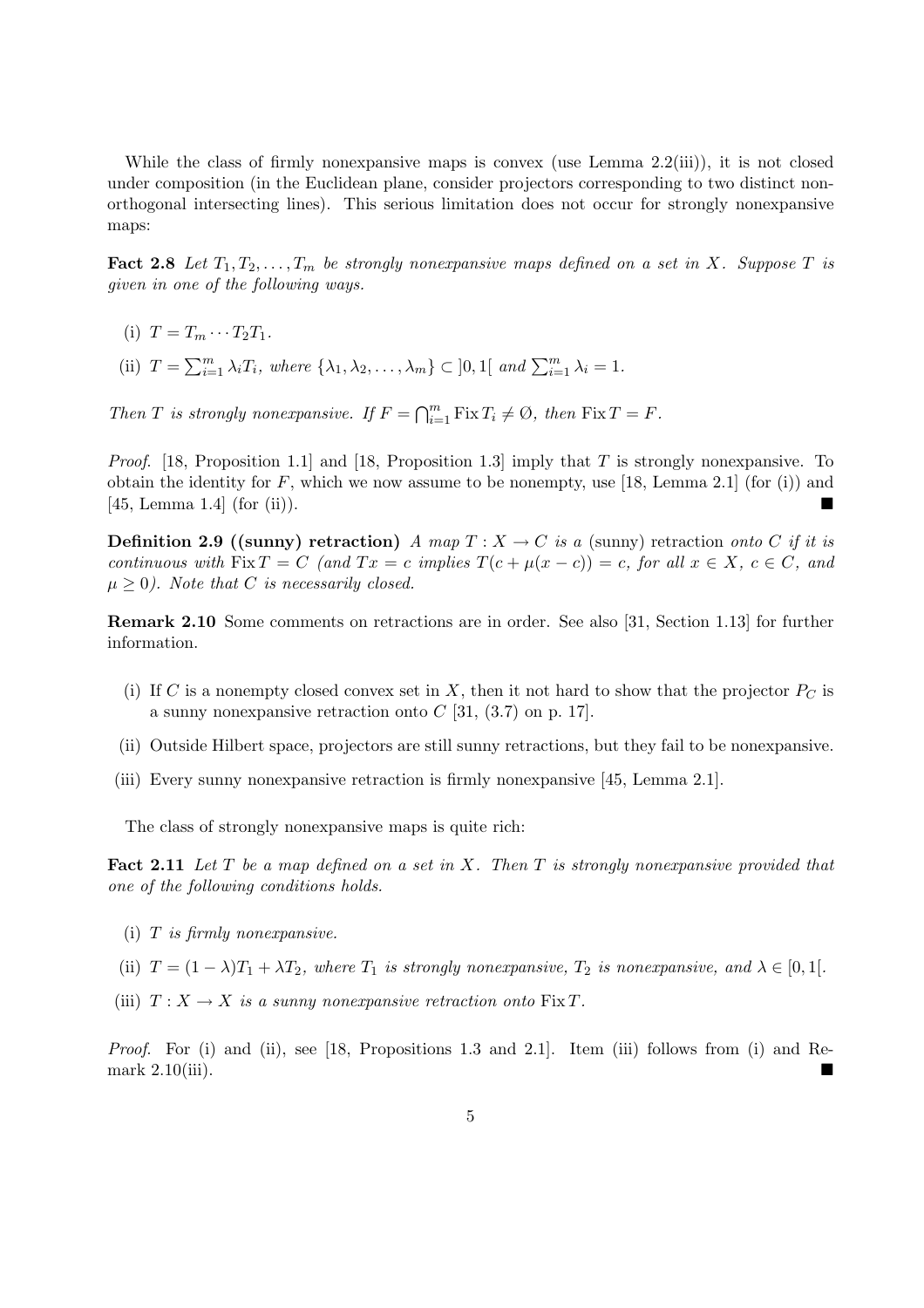Remark 2.12 In any smooth Banach space, there is at most one sunny nonexpansive retraction onto a given subset [31, Lemma 1.13.1]; consequently, if T is as in Fact 2.11(iii), then T must coincide with the projector onto Fix T.

The next result shows that the iterations of strongly nonexpansive maps are well understood.

**Fact 2.13** Let C be a closed convex nonempty set in X, and let  $T: C \to C$  be strongly nonexpansive. Set  $F = Fix T$  and pick  $x \in C$ . Then the following hold true.

- (i) If  $F = \emptyset$ , then  $\lim_{n} ||T^n x|| = +\infty$ .
- (ii) If  $F \neq \emptyset$ , then  $(T^n x)_{n \in \mathbb{N}}$  converges weakly to some point in F.
- (iii) If  $C = -C$  and T is odd, then  $(T^n x)_{n \in \mathbb{N}}$  converges in norm to some point in F.

(iv) 
$$
||T^n x - T^{n+1} x|| \to \inf_{c \in C} ||c - Tc||
$$

*Proof.* See [18, Corollaries 1.4, 1.3, 1.2, and Proposition 1.2], respectively.

Remark 2.14 (extensions to Banach spaces) The results cited above hold true in considerably more general settings: indeed, Fact 2.8 is valid for a general Banach space  $X$ , while Fact 2.11 holds true when  $X$  is uniformly convex. We now provide some sufficient conditions for the items of Fact 2.13.

- (i)  $C$  is boundedly weakly compact and each weakly compact convex subset of  $C$  has the fixed point property for nonexpansive mappings [18, Corollary 1.4].
- (ii) X and  $X^*$  are uniformly convex [45, Proposition 2.4].
- (iii) X is uniformly convex (combine either  $[18, Corollary 1.2]$  or  $[45, Proposition 1.5]$  with  $[3,$ Theorem 1.1]).
- (iv) does not require any additional assumption (use [18, Proposition 1.2], or combine [45, Proposition 1.5] with [43, Proposition 4.3]). Furthermore, norm convergence of  $(T^n x - T^{n+1} x)_{n \in \mathbb{N}}$ to the unique element of minimum norm in the closure of the range of  $I - T$  is guaranteed either when X is uniformly convex [43, Theorem 3.7.(b)], or when the norm of X is Gâteaux differentiable and the norm of its dual  $X^*$  is Fréchet differentiable [44, Corollary 5.3.(b)].

All these conditions are satisfied provided both X and  $X^*$  are uniformly convex — this holds, of course, for the classical  $L_p$  and  $\ell_p$  spaces, where  $1 < p < +\infty$ .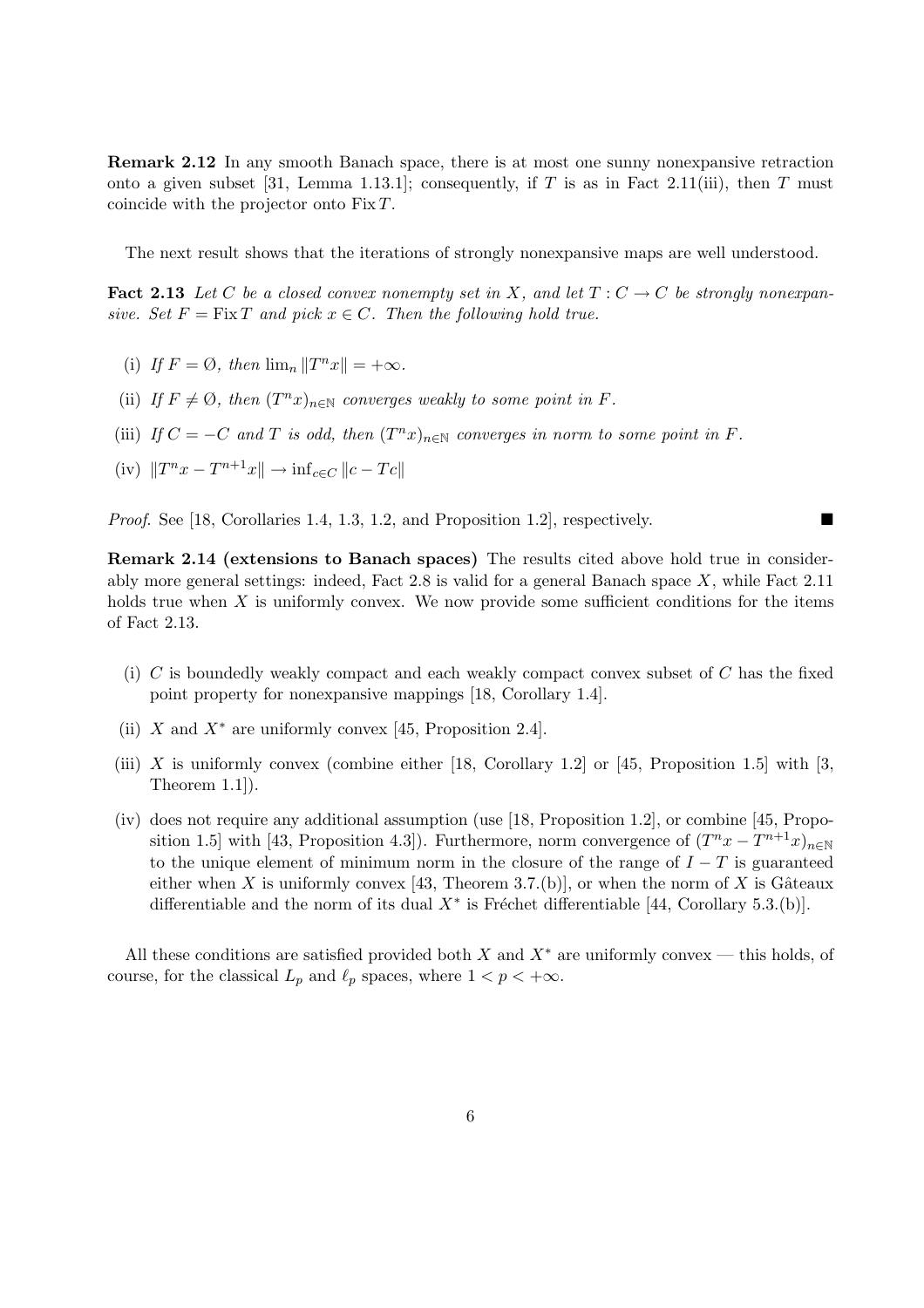#### 3 von Neumann's and Bregman's classical results

We now present an elementary geometric proof of von Neumann's original norm convergence result.

**Theorem 3.1 (von Neumann)** Let A and B be closed linear subspaces in X. Define the sequence of alternating projections by

(8) 
$$
x_0 \in X
$$
,  $(\forall n \in \mathbb{N})$   $x_{2n+1} = P_A x_{2n}$  and  $x_{2n+2} = P_B x_{2n+1}$ .

Then  $(x_n)_{n\in\mathbb{N}}$  converges in norm to  $P_{A\cap B}x_0$ .

*Proof.* Set  $C = A \cap B$ . By Pythagoras, we have

(9) 
$$
(\forall n \in \mathbb{N}) \qquad ||x_n||^2 = ||x_{n+1}||^2 + ||x_n - x_{n+1}||^2.
$$

In particular,

 $(10)$  $\Vert x_n \Vert$ ¢  $_{n\in\mathbb{N}}$  is decreasing and nonnegative, hence convergent.

By (strong) induction on  $n$ , we now establish the related statement

(11) 
$$
(\forall n \in \mathbb{N}) \quad (\forall k \in \mathbb{N})(\forall l \in \mathbb{N}) \quad 1 \leq k = l - n \Rightarrow \|x_k - x_l\|^2 \leq \|x_k\|^2 - \|x_l\|^2.
$$

Clearly, (11) is true for  $n = 0$  and also for  $n = 1$  (by (9)). So assume (11) holds true for some  $n \geq 1$ , and take k, l in N such that  $1 \leq k = l - (n + 1)$ .

Case 1: n is even.

Then  $n + 1 = l - k$  is odd. If l is odd, then both  $x_{k+1} = P_A x_k$  and  $x_l = P_A x_{l-1}$  belong to A, whereas  $x_k - x_{k+1} = (I - P_A)x_k \in A^{\perp}$ ; hence altogether

$$
(12) \qquad \qquad \langle x_k - x_{k+1}, x_{k+1} - x_l \rangle = 0.
$$

If l is even, we argue similarly with A replaced by B and we derive  $(12)$  once again. Using  $(12)$ , (9), and the induction hypothesis, we now obtain

$$
||x_k - x_l||^2 = ||x_k - x_{k+1}||^2 + ||x_{k+1} - x_l||^2
$$
  
=  $||x_k||^2 - ||x_{k+1}||^2 + ||x_{k+1} - x_l||^2$   
 $\le ||x_k||^2 - ||x_{k+1}||^2 + ||x_{k+1}||^2 - ||x_l||^2$   
=  $||x_k||^2 - ||x_l||^2$ .

Case 2: n is odd.

Then  $n+1 = l - k$  is even, which — similarly to the derivation of  $(12)$  — implies that

$$
(13) \qquad \qquad \langle x_k - x_l, x_l - x_{l-1} \rangle = 0.
$$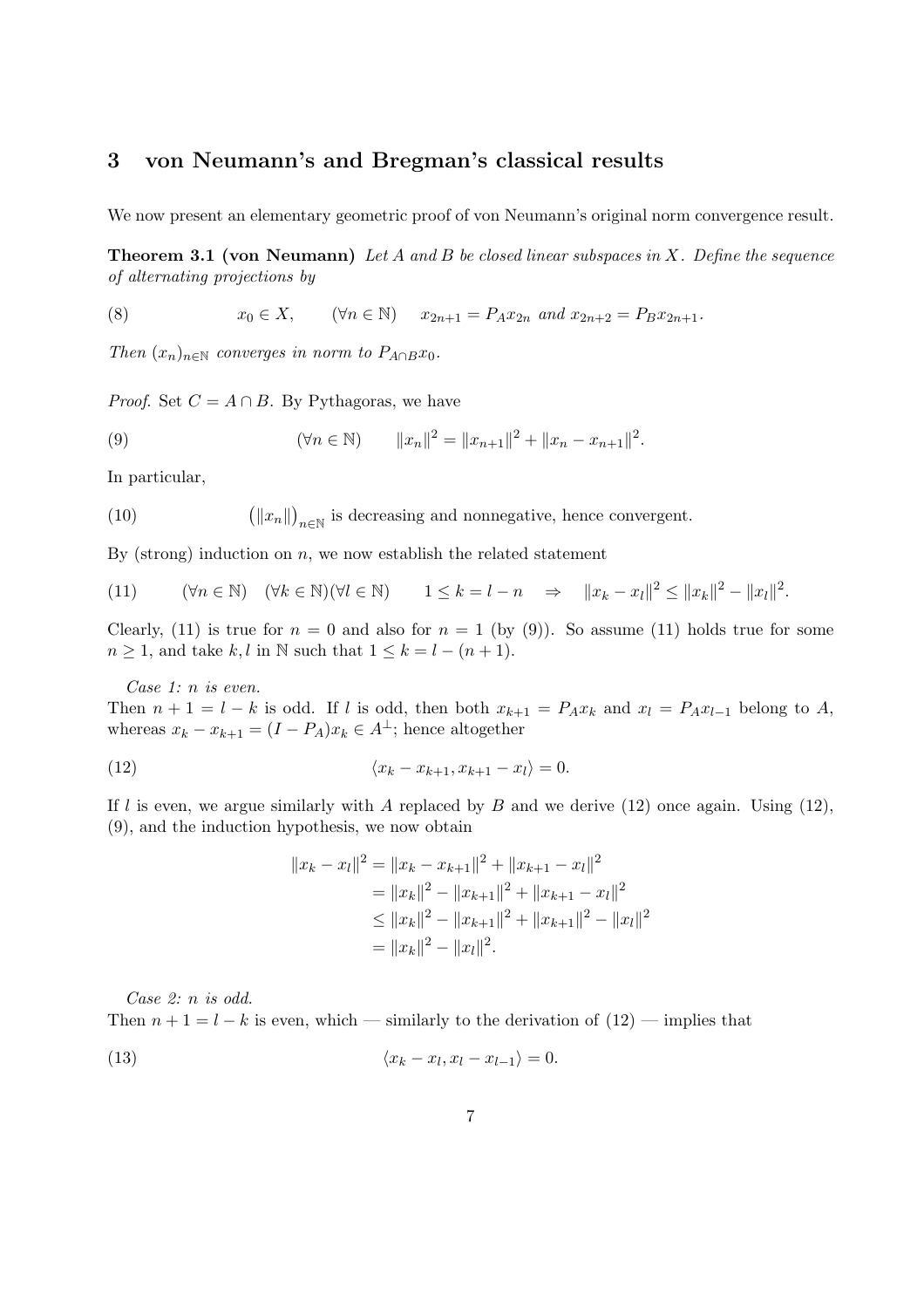Thus  $||x_k - x_{l-1}||^2 = ||x_k - x_l||^2 + ||x_l - x_{l-1}||^2$ . Using this, (9), the induction hypothesis, and (10), we conclude

$$
||x_k - x_l||^2 = ||x_k - x_{l-1}||^2 - ||x_l - x_{l-1}||^2
$$
  
=  $||x_k - x_{l-1}||^2 - ||x_{l-1}||^2 + ||x_l||^2$   
 $\le ||x_k||^2 - ||x_{l-1}||^2 - ||x_{l-1}||^2 + ||x_l||^2$   
 $\le ||x_k||^2 - ||x_l||^2.$ 

Altogether, statement (11) is verified.

Now, by (10) and (11), the sequence  $(x_n)_{n\in\mathbb{N}}$  is Cauchy and hence convergent, say to

(14) 
$$
x_{\infty} = \lim_{n \in \mathbb{N}} x_n.
$$

Since  $(x_{2n+1})_{n\in\mathbb{N}}$  lies in A and  $(x_{2n+2})_{n\in\mathbb{N}}$  lies in B, we conclude that  $x_{\infty} \in A \cap B = C$ . Therefore,

(15) 
$$
P_C x_n \to P_C x_\infty = x_\infty.
$$

Now fix  $n \in \mathbb{N}$  and  $t \in \mathbb{R}$ , and set  $c = (1-t)P_Cx_n + tP_Cx_{n+1}$ . Then  $c \in C = A \cap B =$  $Fix(P_A) \cap Fix(P_B)$  and so  $P_Ac = P_Bc = c$ . Also,  $x_{n+1} \in \{P_Ax_n, P_Bx_n\}$ . Since projectors are nonexpansive (Fact 2.4), we obtain  $||x_{n+1} - c|| \le ||x_n - c||$ . After squaring and simplifying, this inequality turns into

(16) 
$$
(1-2t) \|P_C x_{n+1} - P_C x_n\|^2 + \|P_{C^{\perp}} x_{n+1}\|^2 \le \|P_{C^{\perp}} x_n\|^2.
$$

Since  $n$  and  $t$  were chosen arbitrarily, we conclude

(17) 
$$
(\forall n \in \mathbb{N}) \qquad P_C x_n = P_C x_{n+1}.
$$

Combining (14), (15) and (17) results in  $\lim_{n \in \mathbb{N}} x_n = P_C x_0$ .

Remark 3.2 See [50], [51], and [52] for classical proofs of Theorem 3.1, and also [27, Chapter 9] for recent information and further pointers to the literature. The convergence part in the proof given above is a modification of the proof of [28, Proposition 1 on p. 105]. The part determining the limit is borrowed from  $[13,$  Fact  $2.2(v)$ ; see also  $[4,$  Theorem 6.2.2] and  $[12,$  Theorem 2.2]. Let us sketch the following different approach. Define  $L : X \to A \cap B$  by  $x_0 \mapsto \lim_n x_n$ . Then L is nonexpansive and Fix  $L = A \cap B$ . Hence  $A \cap B$  is a nonexpansive retract of  $A \cap B$ . Therefore, using either [42, bottom of p. 162] or [45, Lemma 3.2],  $L = P_{A \cap B}$ . (Alternatively, one can check directly that  $L^2 = L$ , which implies  $x_0 - Lx_0 \in (A \cap B)^{\perp}$  and thus  $Lx_0 = P_{A \cap B}x_0$ .

Theorem 3.1 immediately raises the following question: what can be said about the case where the sets A and B are merely two closed convex sets with nonempty intersection?

Let us recall Bregman's basic weak convergence result from 1965.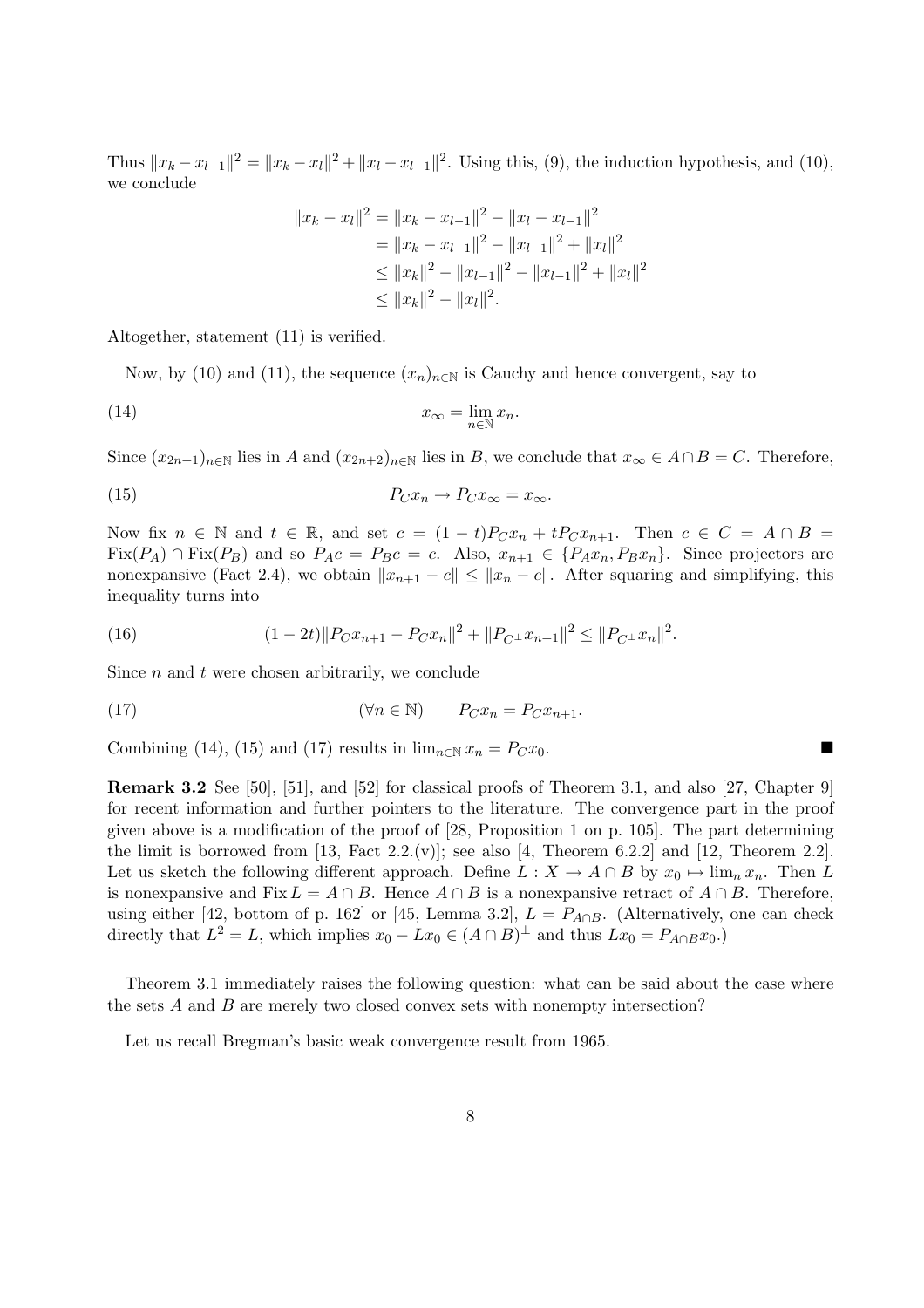**Theorem 3.3 (Bregman)** Let A and B be closed convex sets in X such that  $A \cap B \neq \emptyset$ . Define the sequence of alternating projections by

(18)  $x_0 \in X$ ,  $(\forall n \in \mathbb{N})$   $x_{2n+1} = P_A x_{2n}$  and  $x_{2n+2} = P_B x_{2n+1}$ .

Then  $(x_n)_{n\in\mathbb{N}}$  converges weakly to some point in  $A \cap B$ .

*Proof.* The original proof can be found in [15]. We include the following short proof (for another approach via Fejér monotonicity, see [5, Theorem 2.10.(i)]). The projectors  $P_A$  and  $P_B$  are firmly nonexpansive (Fact 2.4), and hence strongly nonexpansive (Fact 2.11(i)). By Fact 2.8(i),  $P_BP_A$ is strongly nonexpansive with  $Fix(P_BP_A) = A \cap B$ . Using Fact 2.13(ii), we see that  $(x_{2n})_{n \in \mathbb{N}}$ converges weakly to some point  $c \in A \cap B$ . Now  $||x_{2n} - c|| \ge ||x_{2n+1} - c|| \ge ||x_{2(n+1)} - c||$ , for all  $n \in \mathbb{N}$ ; consequently,  $||x_{2n} - c|| - ||P_Ax_{2n} - c|| \to 0$ . Since  $P_A$  is strongly nonexpansive, it follows that  $x_{2n} - x_{2n+1} = x_{2n} - P_A x_{2n} \to 0$ . Hence  $(x_{2n+1})_{n \in \mathbb{N}}$  converges weakly to c, and so does the entire sequence  $(x_n)_{n\in\mathbb{N}}$ .

Remark 3.4 (extensions to the inconsistent case) For further results on the behavior of the sequence of alternating projections in the inconsistent case (i.e., when  $A \cap B = \emptyset$ ), see [6], [7], [9], and the references therein.

Remark 3.5 (extensions to Banach spaces) A closer inspection of the proof of Theorem 3.3 reveals that the following generalization holds true. Suppose  $X$  is a Banach space such that both X and  $X^*$  are uniformly convex, and C is a closed convex nonempty set in X. Let  $T_1, T_2$  be two strongly nonexpansive maps from C to C with  $F = Fix(T_1) \cap Fix(T_2) \neq \emptyset$ . Then for every  $x_0 \in C$ , the sequence  $(x_n)_{n\in\mathbb{N}}$  generated by

(19)  $(\forall n \in \mathbb{N})$   $x_{2n+1} = T_1 x_{2n}$  and  $x_{2n+2} = T_2 x_{2n+1}$ 

converges weakly to some point in F.

## 4 Sequential projectors and Hundal's counterexample

The gap of knowledge between Theorems 3.1 and 3.3 was closed after nearly four decades. In 2000, during the Haifa workshop on "Inherently Parallel Algorithms in Feasibility and Optimization and their Applications" [19], Hein Hundal outlined his construction of two sets such that the corresponding sequence of alternating projections converges weakly, but not in norm. Moreover, since the sets are a hyperplane and a cone, his counterexample shows that there is no hope of extending Theorem 3.1 even to cones.

Let us write  $\ell_2 = \overline{\text{span}} \{ \mathbf{e}_1, \mathbf{e}_2, \dots, \},\$  where the  $n^{\text{th}}$  standard unit vector  $\mathbf{e}_n$  has a one at position n, and zeros elsewhere. We now describe Hundal's construction.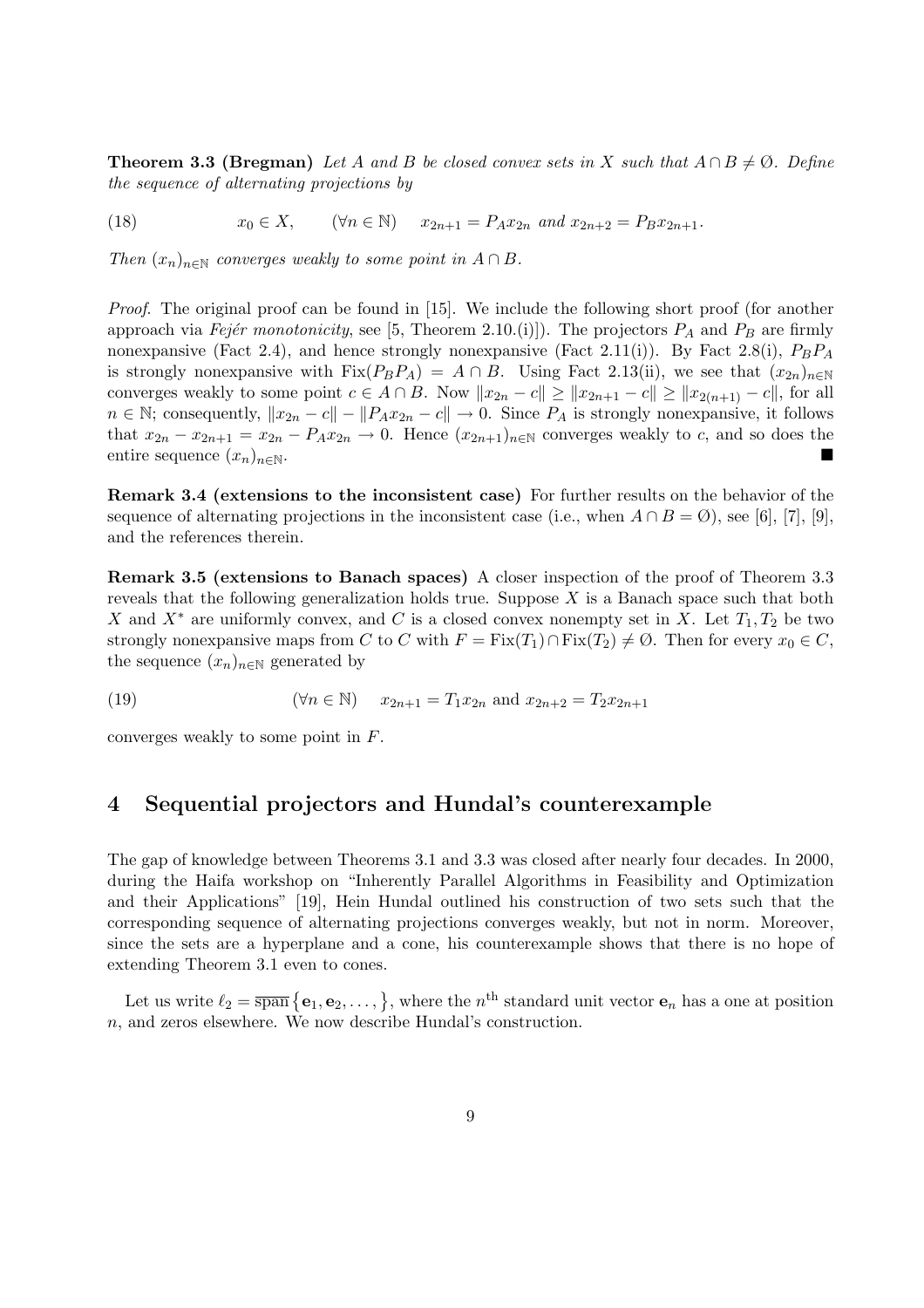Fact 4.1 (Hundal's counterexample) Let  $X = \ell_2 = \overline{\text{span}} \left\{ \mathbf{e}_1, \mathbf{e}_2, \ldots, \right\}$  and define v by

(20) 
$$
\mathbf{v}: [0, +\infty[ \to \ell_2 \quad r \mapsto \exp(-100r^3)\mathbf{e}_1 + \cos\left((r - \lfloor r \rfloor)\pi/2\right)\mathbf{e}_{\lfloor r \rfloor + 2} + \sin\left((r - \lfloor r \rfloor)\pi/2\right)\mathbf{e}_{\lfloor r \rfloor + 3}.
$$

Further, define Hundal's hyperplane  $H$ , cone  $K$ , and starting point  $y_0$  by

(21) 
$$
H = {\mathbf{e}_1}^{\perp}, \quad K = \overline{\text{cone}} \{ \mathbf{v}(r) : r \ge 0 \}, \quad and \quad y_0 = \mathbf{v}(1).
$$

Then the closed convex cone K satisfies  $\sup\{e_1, K\} = 0$  and  $H \cap K = \{0\}$ . Moreover, Hundal's sequence of alternating projections  $(y_n)_{n\in\mathbb{N}}$ , given by

(22) 
$$
(\forall n \in \mathbb{N}) \quad y_{n+1} = P_K P_H y_n,
$$

converges weakly to 0, but not in norm.

*Proof.* See [34].

Remark 4.2 Some comments regarding Fact 4.1 are in order.

- (i) While lengthy, Hundal's construction is self-contained and elementary (in the sense that no external advanced results are utilized).
- (ii) Hundal formulated his example with the cone  $K$  defined in (21) and with  $H$  replaced by the *halfspace*  $\{e_1\}^{\ominus} = \{x \in \ell_2 : \langle e_1, x \rangle \leq 0\}$ . This is fully equivalent to how we stated his the *nayspace*  ${e_1}^{\infty} = {x \in \ell_2 : (e_1, x) \le 0}$ . This is fully equivalent to now we stated ins example because  $K \cap \text{int}({e_1}^{\ominus}) = \emptyset$ . However, for our purposes, it is more convenient to work with the hyperplane H instead.
- (iii) For future use, we point out now that
	- (23)  $(P_H y_n)_{n \in \mathbb{N}}$  converges weakly to 0, but not in norm.

Indeed, weak convergence is implied by the fact that  $H \cap K = \{0\}$  and Theorem 3.3 (or, since H is a closed linear subspace, by the weak continuity of  $P_H$ ). The lack of norm convergence is seen as follows: since  $0 \in H \cap K$  and projectors are nonexpansive (Fact 2.4), we have  $||y_n|| = ||y_n - 0|| \ge ||P_Hy_n - P_H0|| = ||P_Hy_n - 0|| \ge ||P_KP_Hy_n - P_K0|| = ||y_{n+1}||$ , for all  $n \in \mathbb{N}$ . Hence  $0 < \inf_{n \in \mathbb{N}} ||y_n|| = \inf_{n \in \mathbb{N}} ||P_H y_n||$ , and thus  $(P_H y_n)_{n \in \mathbb{N}}$  fails to converge to 0 in norm.

We now show that neither  $P_H P_K$  nor  $P_K P_H$  is firmly nonexpansive; thus, Fact 4.1 does not contain an obvious counterexample to norm convergence of iterates of firmly nonexpansive maps  $\alpha$  la Genel and Lindenstrauss [29]. However, it is conceivable — but it seems unlikely — that some powers of these compositions are firmly nonexpansive. Conversely, the firmly nonexpansive map in the counterexample by Genel and Lindenstrauss [29] does not appear to be the product of projectors.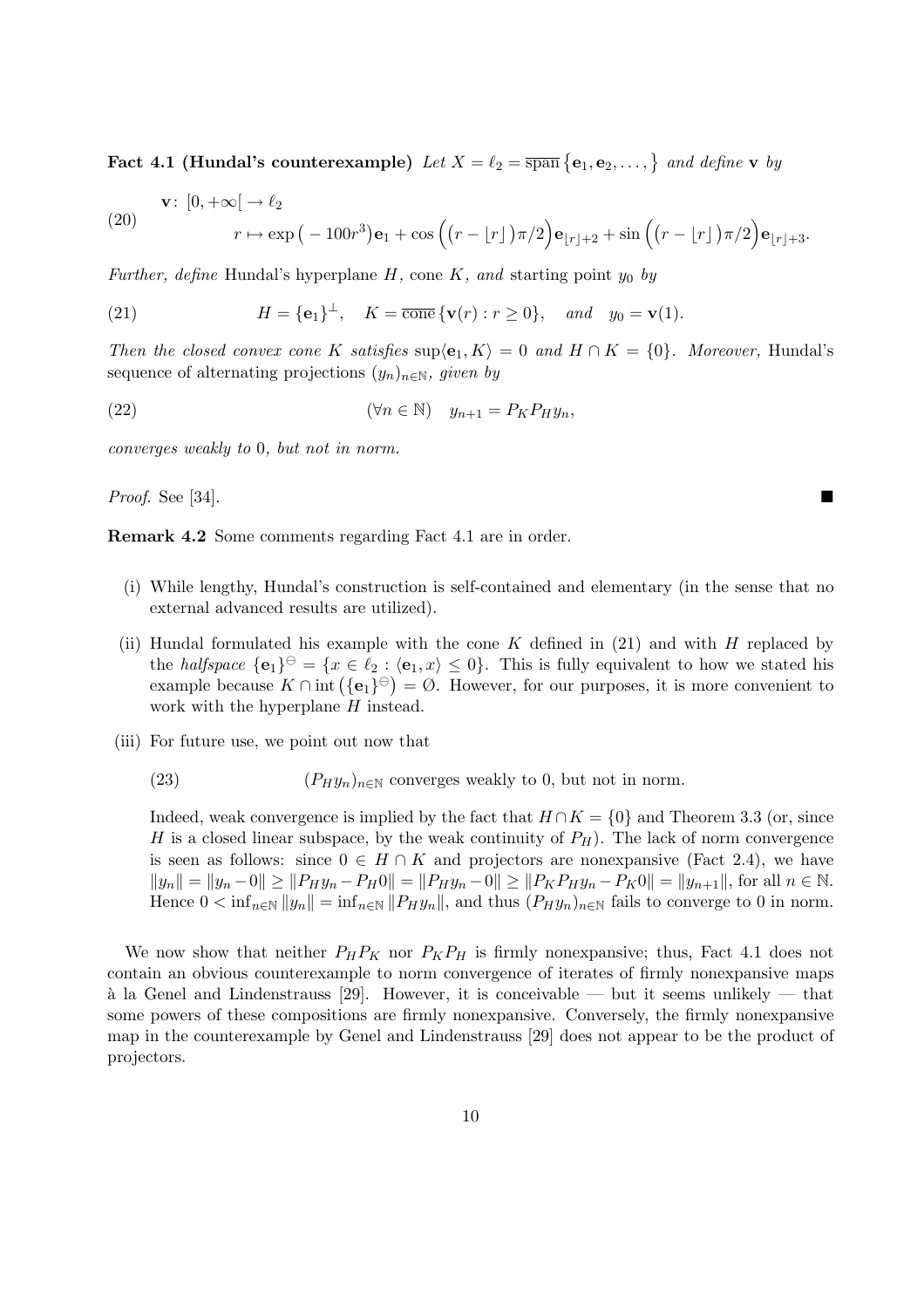**Lemma 4.3** Let H and K be Hundal's hyperplane and Hundal's cone, respectively. Then neither  $P_KP_H$  nor  $P_HP_K$  is firmly nonexpansive.

*Proof.* " $P_K P_H$ ": We require some notation and results from [34]. Let p, h, and  $P_1$  be as in [34], and let  $\eta \in \mathbb{R}$  satisfy [34, equation (14)]. For  $\xi \in \mathbb{R}$ , set  $x(\xi) = p(\eta) + \xi \mathbf{e}_1$ . For all  $\xi$ sufficiently negative, we have  $\langle e_1, x(\xi) \rangle \leq 0$ . Then  $\langle e_1, P_Hx(\xi) \rangle = 0$  for all  $\xi$  sufficiently negative and hence  $P_Hx(\xi) = P_1p(\eta)$ . By [34, Theorem 3.14], there exists  $\hat{\eta} \in [\eta, |\eta| + 1]$  and  $\hat{\alpha} \in [0, 1]$ such that  $P_K P_H x(\xi) = P_K P_1 p(\eta) = \hat{\alpha} p(\hat{\eta})$ . Note that the last term is *independent* of  $\xi$  and that  $\beta = \langle e_1, \widehat{\alpha} p(\widehat{\eta}) \rangle = \widehat{\alpha} + h(\eta) > 0$ . Thus

(24)  
\n
$$
\langle P_K P_H x(\xi), x(\xi) \rangle = \langle P_K P_H x(\xi), P_H x(\xi) \rangle + \langle P_K P_H x(\xi), P_{H^{\perp}} x(\xi) \rangle
$$
\n
$$
= \langle P_K P_H x(\xi), P_H x(\xi) \rangle + \langle \hat{\alpha} p(\hat{\eta}), (h(\eta) + \xi) \mathbf{e}_1 \rangle
$$
\n
$$
= \langle P_K P_H x(\xi), P_H x(\xi) \rangle + (h(\eta) + \xi) \beta.
$$

The last term,  $(h(\eta) + \xi)\beta$ , can be made arbitrarily negative by choosing  $\xi$  sufficiently negative. In particular, for all  $\xi$  sufficiently negative, we have

(25) 
$$
||P_K P_H x(\xi) - P_K P_H 0||^2 = ||P_K P_H x(\xi)||^2 > \langle P_K P_H x(\xi), x(\xi) \rangle
$$

$$
= \langle P_K P_H x(\xi) - P_K P_H 0, x(\xi) - 0 \rangle
$$

In view of Lemma 2.2(ii),  $P_K P_H$  is not firmly nonexpansive.

" $P_H P_K$ ": Assume to the contrary that  $P_H P_K$  is firmly nonexpansive. On the one hand, since  $P_H P_K 0 = 0$ , it follows that  $||P_H P_K x||^2 \le \langle P_H P_K x, x \rangle$ , for all  $x \in X$ . On the other hand, using the Moreau decomposition (see [41, Corollaire 4.b])  $I = P_K + P_{K\Theta}$  and the fact that  $P_H$  is a selfadjoint idempotent, we have for all  $x \in X$ :  $\langle P_H P_K x, x \rangle = \langle P_H P_K x, P_K x + P_{K^{\ominus}} x \rangle = ||P_H P_K x||^2 +$  $\langle P_H P_K x, P_{K^{\ominus}} x \rangle$ . Altogether,  $\langle P_H P_K x, P_{K^{\ominus}} x \rangle \geq 0$  and so

(26) 
$$
\langle P_H(K), K^{\ominus} \rangle \geq 0.
$$

Now set  $X^+=\{$  $(x_n)_{n\in\mathbb{N}} \in \ell_2 : (\forall n \in \mathbb{N}) \ x_n \geq 0$ }. Then  $K \subset X^+$  and  $(X^+)^\oplus = -X^+$ ; hence,  $-X^+ \subset K^\ominus$ . Thus, using (26), we see that

(27) 
$$
\langle P_H(K), -X^+ \rangle \ge 0.
$$

Further,  $P_H(K) \subset P_H(X^+) \subset X^+$  and hence  $-P_H(K) \subset -X^+$ . Now (27) yields  $-\|P_H(K)\|^2 \geq 0$ so that  $P_H(K) = \{0\}$ , which is the desired contradiction.

# 5 Averaged projectors

We now show that Hundal's sequence can be viewed as the iterates of an *average* of two projectors. Consequently, since Hundal's sequence fails to converge in norm, we have obtained a counterexample to the norm convergence of iterates of averaged projectors. This provides not only an answer to a question posed by Reich (see the last paragraph in [45, Section 2]) that was unresolved for two decades, but also a new counterexample à la Genel and Lindenstrauss [29].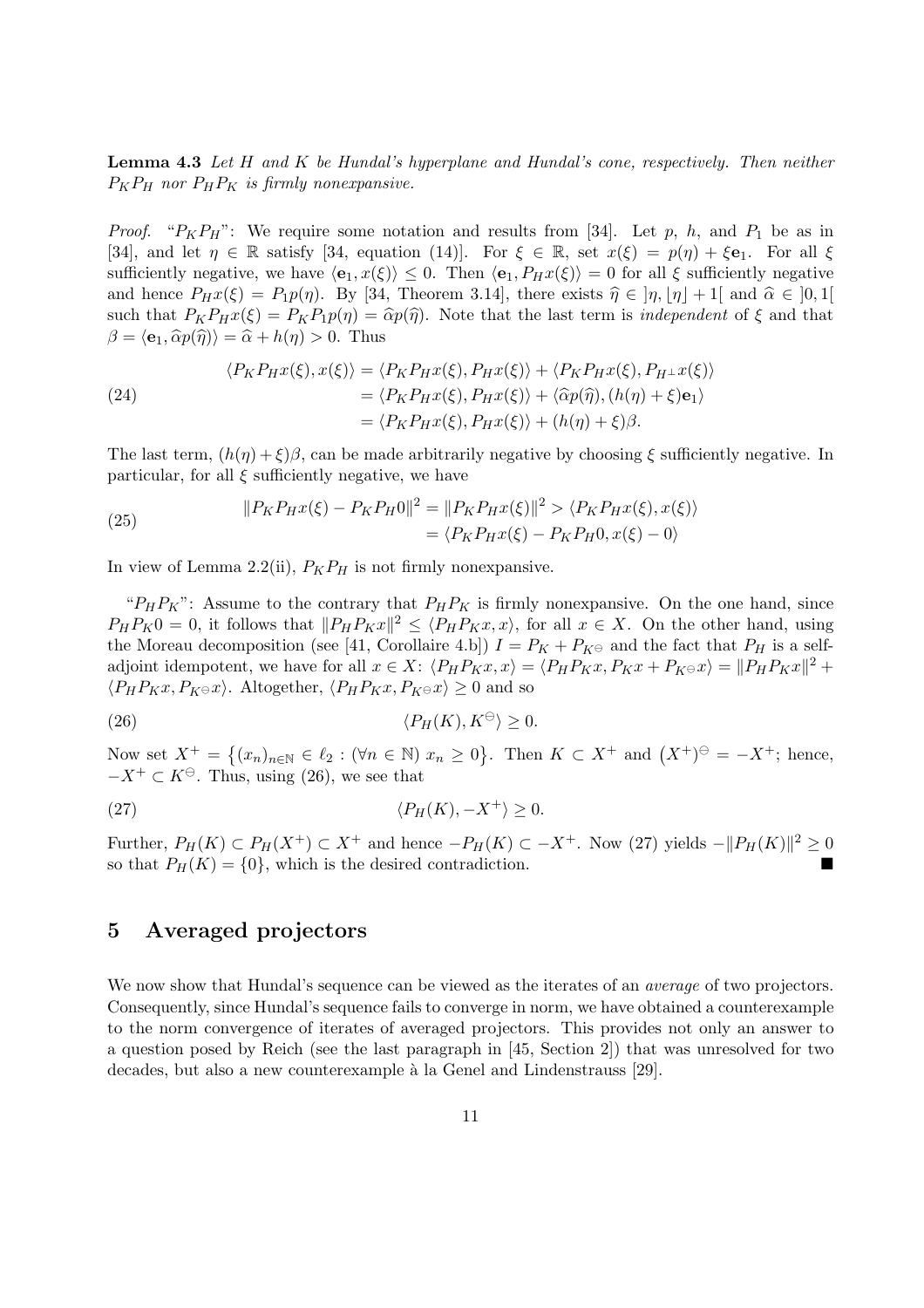Theorem 5.1 (an iteration of averaged projectors that fails to converge in norm) Let H, K, and  $(y_n)_{n\in\mathbb{N}}$  be Hundal's hyperplane, cone, and sequence, respectively (see Fact 4.1). Define  $L = R_H(K)$ ,  $z_0 = P_H(y_0)$ , and

(28) 
$$
(\forall n \in \mathbb{N}) \quad z_{n+1} = (\frac{1}{2}P_K + \frac{1}{2}P_L)z_n.
$$

Then  $(z_n)_{n\in\mathbb{N}} = (P_H y_n)_{n\in\mathbb{N}}$  and this sequence converges weakly to 0, but not in norm.

*Proof.* Suppose that  $z_n = P_H y_n$ , for some  $n \in \mathbb{N}$ . Then  $z_n \in H$ ; hence, using (22) and Corollary 2.6(iii), we deduce  $y_{n+1} = P_H P_K y_n = P_H P_K z_n = \left(\frac{1}{2}\right)$  $\frac{1}{2}P_K + \frac{1}{2}$  $(\frac{1}{2}P_L)z_n = z_{n+1}$ . By induction,  $(z_n)_{n\in\mathbb{N}} = (P_H y_n)_{n\in\mathbb{N}}$ . The result now follows from Remark 4.2(iii).

Corollary 5.2 (a new counterexample à la Genel and Lindenstrauss) Let K, L, and  $z_0$ be as in Theorem 5.1, and set  $T = \frac{1}{2}$  $\frac{1}{2}P_K + \frac{1}{2}$  $\frac{1}{2}P_L$ . Then T is firmly nonexpansive and  $(T^nz_0)_{n\in\mathbb{N}}$ converges weakly to  $0 \in \text{Fix } T$ , but not in norm.

*Proof.* By Fact 2.4, the reflectors  $R_K$  and  $R_L$  are nonexpansive, hence so is  $R = \frac{1}{2}R_K + \frac{1}{2}R_L$ . Now Lemma 2.2 implies that  $T=\frac{1}{2}$  $\frac{1}{2}P_K + \frac{1}{2}$  $\frac{1}{2}P_L = \frac{1}{2}R + \frac{1}{2}$  $\frac{1}{2}I$  is firmly nonexpansive. Since  $0 \in K$ , it follows that  $0 \in R_H(K) = L$  and hence  $0 = T0$ . The statement regarding the convergence of  $(z_n)_{n \in \mathbb{N}}$  has already been observed in Theorem 5.1.

Remark 5.3 In 1975, Genel and Lindenstrauss provided the first example of an iteration of a firmly nonexpansive map that fails to converge in norm; see [29] and also [14, pp. 72–74]. Corollary 5.2 is a new example of this kind. It is somewhat more explicit because the original construction in [29] relies upon the Kirszbraun-Valentine theorem (see [35] and also [30, Theorem 12.4]).

Remark 5.4 (extensions to Banach spaces) The following results are drawn from [45]; their proofs also depend on the useful properties of strongly nonexpansive maps sampled in Section 2. proofs also d<br>Let  $T = \sum_{i=1}^{m}$ depend on the useful properties of strongly honexpansive maps sampled in section 2.<br>  $\lim_{i=1} \lambda_i R_i$ , where  $\sum_{i=1}^m \lambda_i = 1$ , each  $\lambda_i > 0$ , and each  $R_i$  is a retraction onto some closed<br>  $C_{i}$  in  $X_i$  (see Definition 2 convex set  $C_i$  in X (see Definition 2.9) such that  $C = \bigcap_{i=1}^m C_i \neq \emptyset$ . Fix  $x_0 \in X$ . Then  $(T^n x_0)_{n \in \mathbb{N}}$ converges in norm to some point in C if (i) X is a uniformly convex Banach space and each  $R_i$  is a linear projection of norm one onto a subspace  $C_i$  [45, Theorem 1.7]; or if (ii) X is smooth and uniformly convex, each  $C_i$  is symmetric, and each  $R_i$  is a sunny nonexpansive retraction onto  $C_i$ [45, Theorem 2.3]. Moreover, the sequence  $(T^n x_0)_{n\in\mathbb{N}}$  converges at least weakly, provided that (iii) X is both uniformly convex and uniformly smooth, and each  $R_i$  is a sunny nonexpansive retraction onto  $C_i$  [45, Theorem 2.5].

In particular, all these results are applicable to projectors  $P_{C_i}$  in Hilbert space. Returning to our usual setting, we note that the sufficient conditions (i)—(iii) from above become the following: (i) each  $C_i$  is a closed linear subspace; (ii) each set  $C_i$  is symmetric; and (iii) is always satisfied.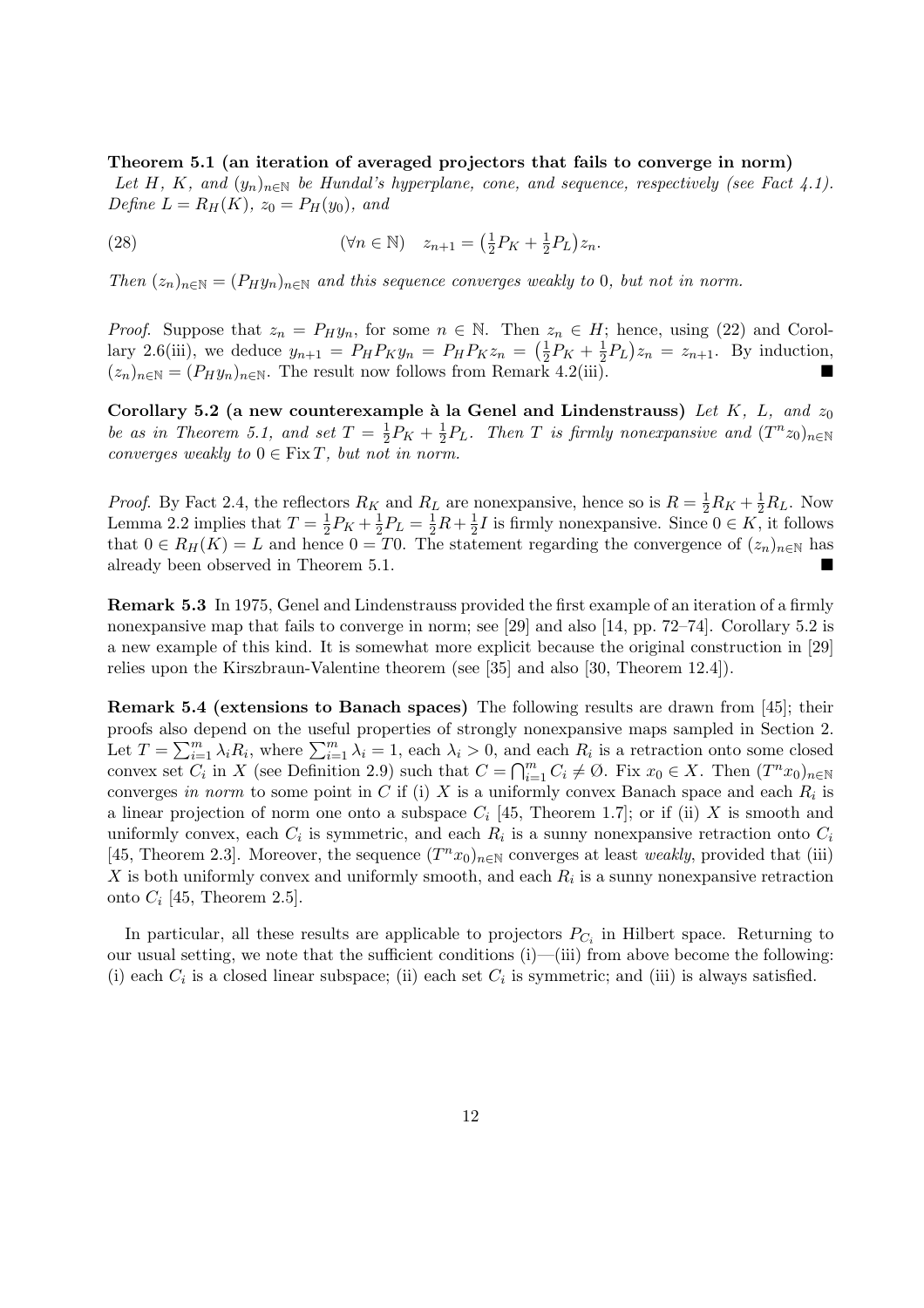# 6 Proximal maps

We denote the *proximal map* (see [16], [41], or [49]) of a given proper lower semicontinuous convex function  $f: X \to [-\infty, +\infty]$  by Prox  $(f)$ :

(29) 
$$
\operatorname{Prox}(f) = (I + \partial f)^{-1} = \nabla \left(\frac{1}{2} \|\cdot\|^2 \Box f^*\right).
$$

For example, if C is a nonempty closed convex set in X, then  $Prox(\iota_C) = P_C$ . Rockafellar proved that  $\partial f$  is maximal monotone [48]. The resolvent of a maximal monotone operator  $A: X \to 2^X$  is defined by  $(I + A)^{-1}$ . Minty characterized resolvents as firmly nonexpansive maps with full domain [40]. In particular, every proximal map is firmly nonexpansive with full domain, but the converse is false — consider, for instance,  $\mathbb{R}^2 \to \mathbb{R}^2 : (\xi, \eta) \mapsto \frac{4}{5}(2\xi - \eta, 2\eta - \xi)$ .

In this section, we show that the proximal maps form a convex set, a result first observed by Moreau  $[41]$  (see also Remark 6.2 below). Consequently, if H and K denote Hundal's hyperplane and cone, respectively (see Fact 4.1), then  $\frac{1}{2}P_H + \frac{1}{2}$  $\frac{1}{2}P_K$ , the midpoint average of the projectors  $P_H$ and  $P_K$ , is not only firmly nonexpansive (Corollary 5.2), but also a proximal map. This will be exploited in the next section, where we provide a new counterexample to norm convergence for sequences generated by the proximal point algorithm.

**Theorem 6.1** Let  $f_1$  and  $f_2$  be functions from X to  $\vert -\infty, +\infty \vert$  that are convex, lower semicontinuous, and proper. Suppose  $\lambda_1$  and  $\lambda_2$  belong to [0, 1[,  $\lambda_1 + \lambda_2 = 1$ , and set

(30) 
$$
f = \left(\lambda_1(f_1^* \Box \frac{1}{2} || \cdot ||^2) + \lambda_2(f_2^* \Box \frac{1}{2} || \cdot ||^2)\right)^* - \frac{1}{2} || \cdot ||^2.
$$

Then f is a proper lower semicontinuous convex function such that

(31) 
$$
f^* = \left(\lambda_1(f_1 \Box \frac{1}{2} \|\cdot\|^2) + \lambda_2(f_2 \Box \frac{1}{2} \|\cdot\|^2)\right)^* - \frac{1}{2} \|\cdot\|^2
$$

and  $\text{Prox}(f) = \lambda_1 \text{Prox}(f_1) + \lambda_2 \text{Prox}(f_2)$ . If each  $f_i$  is the indicator function of a nonempty closed convex set  $C_i$  in  $X$ , then

(32) 
$$
f(x) = \lambda_1 \lambda_2 \inf \left\{ \frac{1}{2} ||c_1 - c_2||^2 : \lambda_1 c_1 + \lambda_2 c_2 = x \text{ and each } c_i \text{ belongs to } C_i \right\}
$$

$$
= \frac{1}{\lambda_1 \lambda_2} \frac{1}{2} d^2 \left( 0, \left( \lambda_1 (C_1 - x) \right) \cap \left( \lambda_2 (x - C_2) \right) \right)
$$

for every  $x \in X$ .

*Proof.* For convenience, we set  $j = \frac{1}{2}$  $\frac{1}{2} \|\cdot\|^2$ . It is well-known that  $j = j^*$  and dom  $j = X$ . For  $i \in \{1, 2\}$ , we let

(33) 
$$
h_i = j \Box f_i^* \quad \text{and} \quad g_i = \lambda_i h_i.
$$

Since each  $f_i^*$  is proper, lower semicontinuous, and convex, so is each  $h_i = j \Box f_i^*$ ; moreover, each  $h_i$  has full domain. It follows that  $g_1 + g_2$  is lower semicontinuous and convex, with full domain. Thus  $(g_1 + g_2)^*$  is proper, which shows that

(34) 
$$
f = (g_1 + g_2)^* - j
$$
 is proper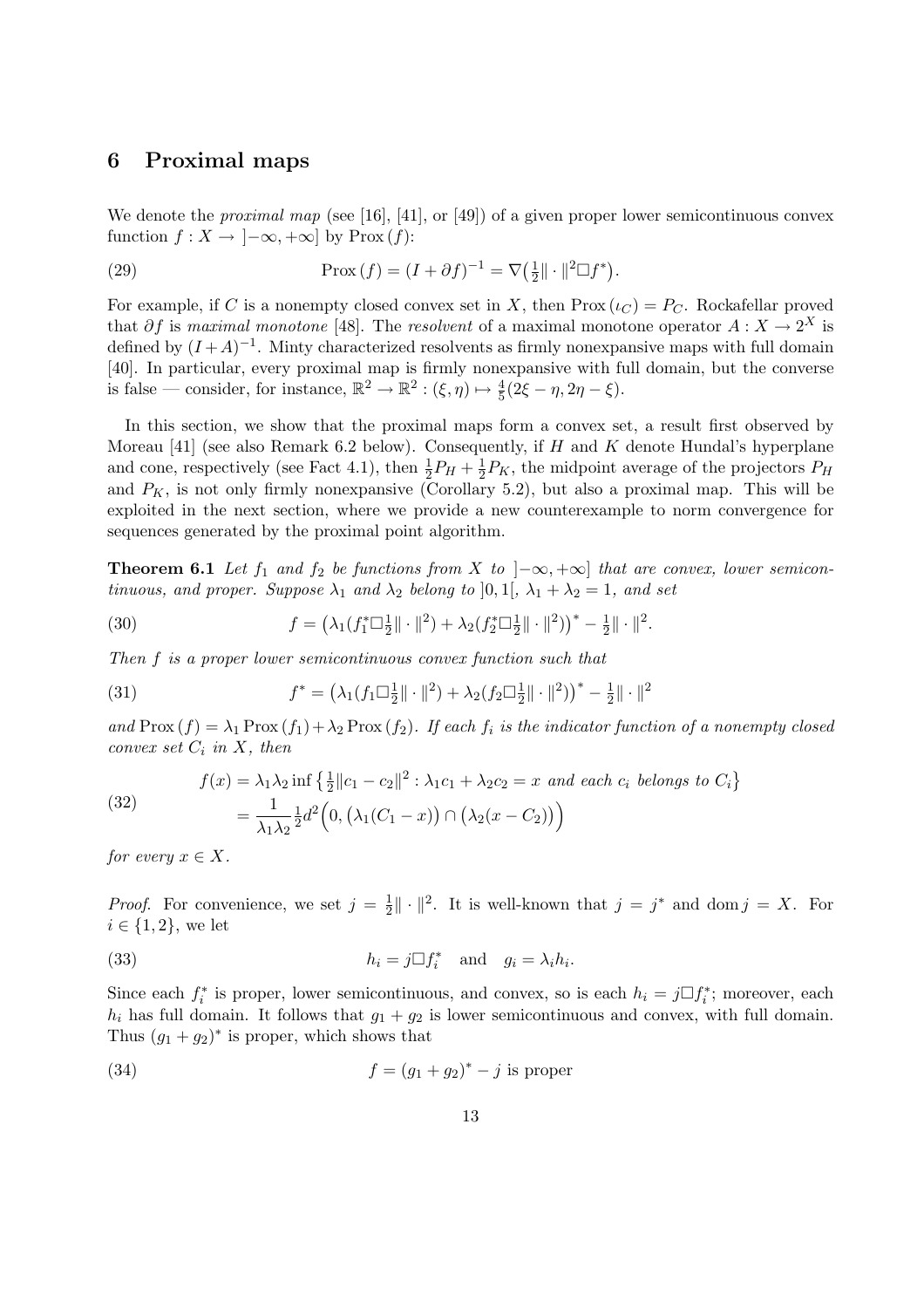as well. Later, we require

(35) 
$$
(g_1 + g_2)^* = g_1^* \Box g_2^*,
$$

an identity proven by Attouch and Brézis [1]. Now fix  $x^* \in X^*$ . Then

$$
f^*(x^*) = \sup_{z^*} (g_1 + g_2)^{**}(x^* + z^*) - j(z^*)
$$
  
\n
$$
= \sup_{z^*} (g_1 + g_2)(x^* + z^*) - j(z^*)
$$
  
\n
$$
= \sup_{y^*} (g_1 + g_2)(y^*) - j(y^* - x^*)
$$
  
\n(36)  
\n
$$
= \sup_{y^*} \lambda_1 (j \Box f_1^*)(y^*) + \lambda_2 (j \Box f_2^*)(y^*) - (j(y^*) + j(x^*) - \langle x^*, y^* \rangle)
$$
  
\n
$$
= \sup_{y^*} \lambda_1 (j(y^*) - (j \Box f_1)(y^*)) + \lambda_2 (j(y^*) - (j \Box f_2)(y^*)) - (j(y^*) + j(x^*) - \langle y^*, x^* \rangle)
$$
  
\n
$$
= -j(x^*) + \sup_{y^*} \langle x^*, y^* \rangle - (\lambda_1 (j \Box f_1) + \lambda_2 (j \Box f_2))(y^*)
$$
  
\n
$$
= (\lambda_1 (j \Box f_1) + \lambda_2 (j \Box f_2))^*(x^*) - j(x^*),
$$

where • in the 1<sup>st</sup> equality, we used the fact that  $(g_1 + g_2)^*$  is proper (since  $g_1 + g_2$  is),  $j = j^*$ , dom  $j^* = X$ , and [33, Theorem 2.2]; • the 2<sup>nd</sup> equality is obtained by noting that  $g_1 + g_2$  is proper, lower semicontinuous and convex, so that the Biconjugate Theorem [54, Theorem 2.3.3] holds; • we changed variables in the  $3^{rd}$  equality; the 4<sup>th</sup> equality follows from the definitions; • Moreau's result that  $(w \Box j) + (w^* \Box j) = j$  for every proper, lower semicontinuous, and convex function w (see [41, equation (9.1)] or prove it directly via Fenchel duality) implies the  $5<sup>th</sup>$  equality;  $\bullet$  the two remaining equalities follow from the definitions. Since  $x^*$  was chosen arbitrarily, we have proved the announced identity for  $f^*$ , namely

(37) 
$$
\left( \left( \lambda_1(j \Box f_1^*) + \lambda_2(j \Box f_2^*) \right)^* - j \right)^* = \left( \lambda_1(j \Box f_1) + \lambda_2(j \Box f_2) \right)^* - j.
$$

Now this identity holds true for any two proper lower semicontinuous convex functions  $f_1, f_2$  from X to  $]-\infty, +\infty]$ . Applying (37) to  $f_1^*, f_2^*$ , we obtain

(38) 
$$
\left( \left( \lambda_1(j \Box f_1) + \lambda_2(j \Box f_2) \right)^* - j \right)^* = \left( \lambda_1(j \Box f_1^*) + \lambda_2(j \Box f_2^*) \right)^* - j.
$$

On the one hand, the left side of (38) is a conjugate function, hence it is convex and lower semicontinuous. On the other hand, the right side of  $(38)$  is just f. Altogether, f is convex, lower semicontinuous, and (as observed in (34)) proper.

It remains to establish the identity regarding the proximal map of f. The definitions and a further dose of convex calculus now yield

$$
f = (g_1 + g_2)^* - j \quad \Leftrightarrow \quad j + f = (g_1 + g_2)^*
$$
  

$$
\Leftrightarrow \quad (j + f)^* = g_1 + g_2
$$
  

$$
\Leftrightarrow \quad j \Box f^* = g_1 + g_2
$$
  

$$
\Leftrightarrow \quad j \Box f^* = \lambda_1 h_1 + \lambda_2 h_2
$$

(39)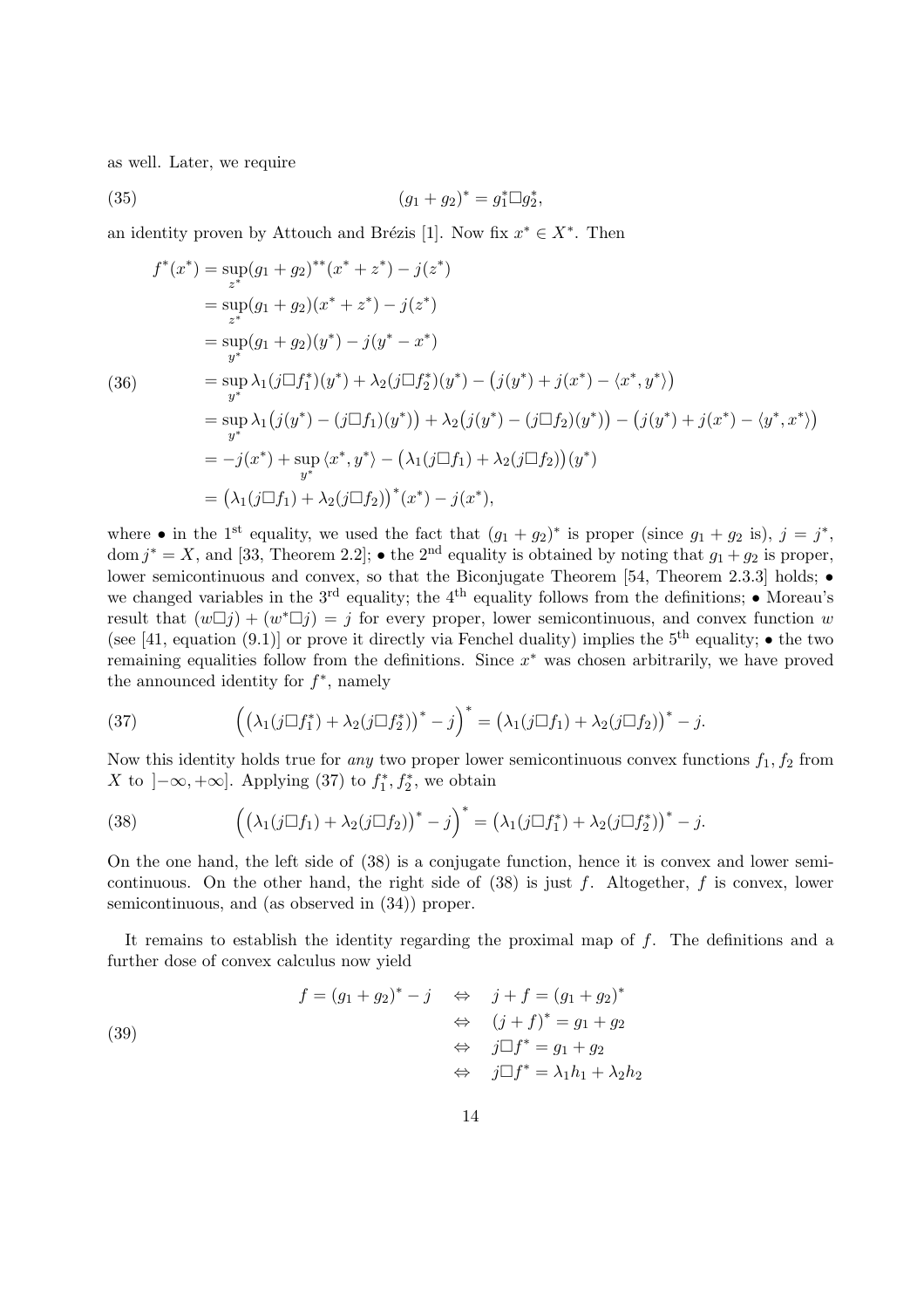Therefore,  $Prox(f) = \nabla(j\Box f^*) = \nabla(\lambda_1h_1 + \lambda_2h_2) = \lambda_1\nabla(h_1) + \lambda_2\nabla(h_2) = \lambda_1\nabla(j\Box f_1^*) +$  $\lambda_2 \nabla (j \Box f_2^*) = \lambda_1 \operatorname{Prox}(f_1) + \lambda_2 \operatorname{Prox}(f_2).$ 

Now suppose  $f_i = \iota_{C_i}$ , for each  $i \in \{1, 2\}$ , and fix  $x \in X$ . Using (35), we obtain

$$
f(x) = (g_1^* \Box g_2^*)(x) - j(x)
$$
  
\n
$$
= \inf_{x_1 + x_2 = x} g_1^*(x_1) + g_2^*(x_2) - j(x)
$$
  
\n
$$
= \inf_{x_1 + x_2 = x} \lambda_1 \left( \frac{1}{2} \left\| \frac{x_1}{\lambda_1} \right\|^2 + \iota_{C_1} \left( \frac{x_1}{\lambda_1} \right) \right) + \lambda_2 \left( \frac{1}{2} \left\| \frac{x_2}{\lambda_2} \right\|^2 + \iota_{C_2} \left( \frac{x_2}{\lambda_2} \right) \right) - \frac{1}{2} \|x_1 + x_2\|^2
$$
  
\n(40)  
\n
$$
= \inf_{x_1 + x_2 = x \text{ and each } x_i/\lambda_i \in C_i} \lambda_1 \frac{1}{2} \left\| \frac{x_1}{\lambda_1} \right\|^2 + \lambda_2 \frac{1}{2} \left\| \frac{x_2}{\lambda_2} \right\|^2 - \frac{1}{2} \|x_1 + x_2\|^2
$$
  
\n
$$
= \inf_{\lambda_1 c_1 + \lambda_2 c_2 = x \text{ and each } c_i \in C_i} \lambda_1 \frac{1}{2} \|c_1\|^2 + \lambda_2 \frac{1}{2} \|c_2\|^2 - \frac{1}{2} \|\lambda_1 c_1 + \lambda_2 c_2\|^2
$$
  
\n
$$
= \inf_{\lambda_1 c_1 + \lambda_2 c_2 = x \text{ and each } c_i \in C_i} \frac{1}{2} \lambda_1 \lambda_2 \|c_1 - c_2\|^2,
$$

which establishes the first equality in (32). If each  $c_i$  belongs to  $C_i$  and  $x = \lambda_1 c_1 + \lambda_2 c_2$ , then  $c_2 \in (x - \lambda_1 C_1)/\lambda_2, c_1 \in (x - \lambda_2 C_2)/\lambda_1$ , and  $||c_2 - c_1|| = ||x - c_1||/\lambda_2 = ||x - c_2||/\lambda_1$ . This implies that

(41)  
\n
$$
f(x) = \frac{1}{2}\lambda_1\lambda_2\frac{1}{\lambda_2^2}d^2(x, C_1 \cap ((x - \lambda_2 C_2)/\lambda_1))
$$
\n
$$
= \frac{1}{2}\frac{\lambda_1}{\lambda_2}d^2(0, (C_1 - x) \cap ((x - \lambda_1 x - \lambda_2 C_2)/\lambda_1))
$$
\n
$$
= \frac{1}{2}\frac{\lambda_1}{\lambda_2}d^2(0, (C_1 - x) \cap ((\lambda_2/\lambda_1)(x - C_2)))
$$
\n
$$
= \frac{1}{2}\frac{\lambda_1}{\lambda_2}\frac{1}{\lambda_1^2}d^2(0, (\lambda_1(C_1 - x)) \cap (\lambda_2(x - C_2))).
$$

Therefore, the second equality of  $(32)$  is verified.

Remark 6.2 Theorem 6.1 implies that the proximal maps form a convex set, an observation originally due to Moreau [41, Proposition 9.d]. The present proof appears to be more straightforward and it also provides an explicit formula of the function corresponding to the convex combination of the proximal maps. This will aid us in the derivation of the function  $f$  in Corollary 7.1 below.

# 7 Proximal point algorithm

We are now in a position to derive a new counterexample to the norm convergence of the proximal point algorithm à la Güler.

Corollary 7.1 (a new proximal point iteration that fails to converge in norm) Let K, L, and  $z_0$  be as in Theorem 5.1, and set  $f(x) = \frac{1}{2}d^2(0, (K - x) \cap (x - L))$ , for every  $x \in X$ .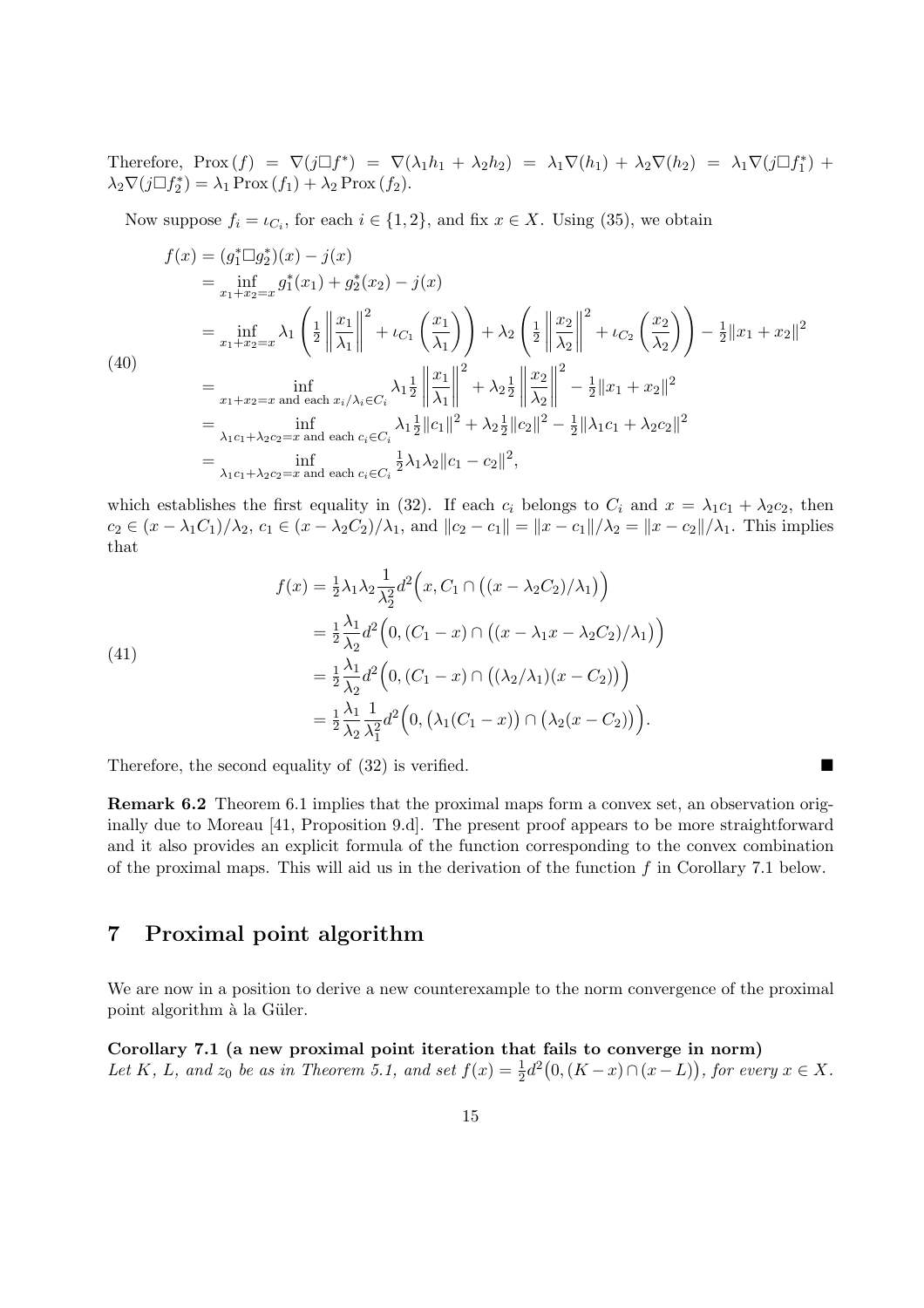Then f is convex, lower semicontinuous, proper, and its proximal map is  $\text{Prox}(f) = \frac{1}{2}P_K + \frac{1}{2}$ *us, proper, and its proximal map is*  $\text{Prox}(f) = \frac{1}{2}P_K + \frac{1}{2}P_L$ . Then *f* is convex, tower semicontinuous, proper, and us proximating is  $F \text{rox}(f)$  = Moreover, the sequence  $((\text{Prox}(f))^n z_0)_{n \in \mathbb{N}}$  converges weakly to 0, but not in norm.

*Proof.* Combine Corollary 5.2 and Theorem 6.1 (where  $\lambda_1 = \lambda_2 = \frac{1}{2}$ )  $\overline{2}$  $\blacksquare$ ).

Remark 7.2 (proximal point algorithm) Let  $f : X \to [-\infty, +\infty]$  be convex, lower semicontinuous, and proper. Recall that (see the classical papers by Martinet [38] and by Rockafellar [49]) given a sequence of strictly positive parameters  $(\gamma_n)_{n\in\mathbb{N}}$  and a starting point  $x_0 \in X$ , the inductive update rule of the *proximal point algorithm* for minimizing  $f$  is

(42)  
\n
$$
x_{n+1} = \operatorname*{argmin}_{x \in X} \left( f(x) + \frac{1}{2\gamma_n} ||x - x_n||^2 \right)
$$
\n
$$
= \left( I + \gamma_n \partial f \right)^{-1} (x_n)
$$
\n
$$
= \left( \nabla \left( \frac{1}{2} || \cdot ||^2 + \gamma_n f \right)^* \right) (x_n)
$$
\n
$$
= \left( \text{Prox} \left( \gamma_n f \right) \right) (x_n),
$$

for all  $n \in \mathbb{N}$ . Brézis and Lions [17] show that if f has minimizers and  $\sum_{n \in \mathbb{N}} \gamma_n = +\infty$ , then the sequence generated by  $(42)$  converges *weakly* to a minimizer of f.

The question whether norm convergence always holds remained open until 1991, when Güler [32] constructed a whole family of counterexamples for all strictly positive parameter sequences  $(\gamma_n)_{n\in\mathbb{N}}$ such that  $\sum_n \gamma_n = +\infty$ .

In [10], Fact 4.1 has been interpreted as a simple counterexample to norm convergence of the proximal point algorithm with  $\gamma_n \to 0$ . We now realize that Corollary 7.1 provides another counterexample of this type, for the case when  $\gamma_n \equiv 1$ .

# 8 String-averaging projection methods

Let  $C_1$ ,  $C_2$ , and  $C_3$  be closed convex sets in X with corresponding projectors  $P_1$ ,  $P_2$ , and  $P_3$ , respectively. Suppose further that  $C = C_1 \cap C_2 \cap C_3 \neq \emptyset$  and define

(43) 
$$
T = \frac{1}{2}P_1P_2 + \frac{1}{4}P_2 + \frac{1}{4}P_3.
$$

Note that  $T$  is neither a composition nor an average of the given projectors. However, the iterates of the operator  $T$  can be analyzed within the very flexible *string-averaging algorithmic structure* proposed recently by Censor, Elfving, and Herman [21] (see also [20, 22, 26]). Roughly speaking, a string corresponds to a point obtained through the sequential application of operators to the current point, and the update step consists of averaging the resulting strings. This framework is clearly inspired by parallel computing architectures, where each processor can work independently on its string. Thus, the application of the operator  $T$  can be viewed as a string-averaging algorithm, where  $P_1P_2, P_2, P_3$  are three strings that are averaged by the weights  $\frac{1}{2}, \frac{1}{4}$  $\frac{1}{4}, \frac{1}{4}$  $\frac{1}{4}$ , respectively.

We now provide a prototypical convergence result for the iterates of the operator T.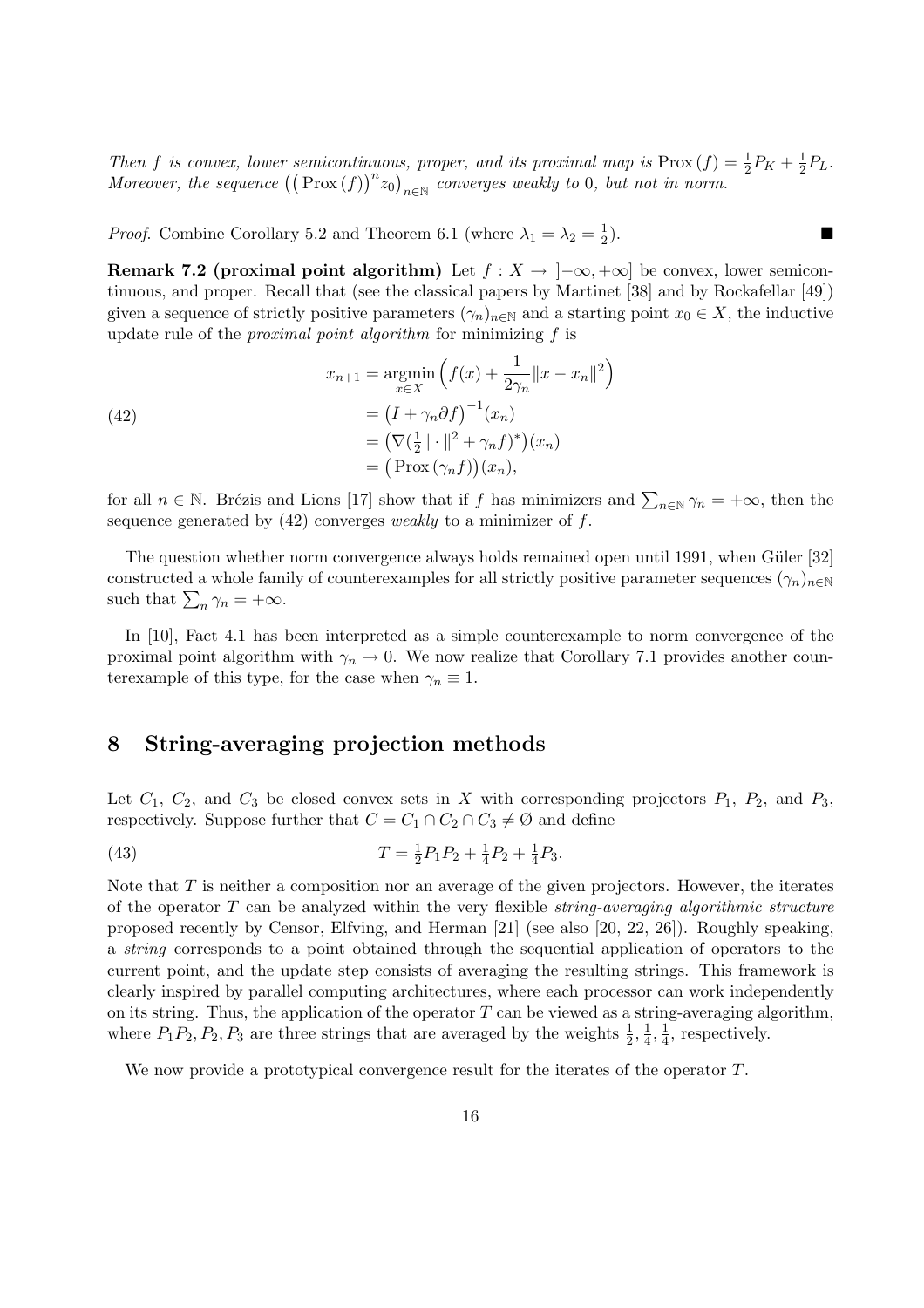**Theorem 8.1** Let T be defined by (43) and fix  $x_0 \in X$ . Then the sequence  $(T^n x_0)_{n \in \mathbb{N}}$  converges weakly to some point in C. If each set  $C_i$  is symmetric (i.e.,  $C_i = -C_i$ ), then  $(T^n x_0)_{n \in \mathbb{N}}$  converges in norm.

*Proof.* Each projector is firmly nonexpansive hence strongly nonexpansive (Fact 2.11(i)). Repeated use of Fact 2.8 shows that the map  $T$  is strongly nonexpansive as well, and its fixed point set is  $C$ . Fact 2.13(ii) now implies that  $(T^n x_0)_{n \in \mathbb{N}}$  converges weakly to a point in C.

Assume that each set  $C_i$  is symmetric. Then C is symmetric as well. Also, [45, Lemma 2.2] implies that each  $P_i$  is odd  $(P_i(-x) = -P_ix)$ , for all  $x \in X$ ). Thus T is odd. The norm convergence of  $(T^n x_0)_{n \in \mathbb{N}}$  now follows from Fact 2.13(iii).

Remark 8.2 It is clear that the convergence proof of Theorem 8.1 will also work for iterations of various other maps as long as they are assembled from projectors by averaging and by composition. (See [8, Example 2.14 and Example 2.20] for another example of a string-averaging method.) For convergence results in finite-dimensional spaces, see [20, 21, 22, 26].

Remark 8.3 (extensions to Banach spaces) A closer inspection of its proof reveals that Theorem 8.1 holds true under the following more general conditions:  $X$  is a Banach space such that both X and its dual  $X^*$  are uniformly convex, and each  $C_i$  is the fixed point set of a strongly nonexpansive map  $P_i$ . The norm convergence requires additionally that each  $P_i$  be odd.

We now combine Theorem 8.1 with Theorem 5.1 to obtain a counterexample to norm convergence for string-averaging projection methods.

Corollary 8.4 Let  $H, K, y_0$  be Hundal's hyperplane, cone, and starting point, respectively. Further, define  $L = R_H(K)$  and

(44) 
$$
T = \frac{1}{2} P_H P_K + \frac{1}{4} P_K + \frac{1}{4} P_L.
$$

Then the sequence  $(T^n P_H y_0)_{n \in \mathbb{N}}$  converges weakly to 0, but not in norm.

*Proof.* By Fact 4.1,  $H \cap K \cap L = \{0\}$ . Hence, Theorem 8.1 implies that  $(T^n P_H y_0)_{n \in \mathbb{N}}$  converges weakly to 0. Suppose  $x \in H$ . By Corollary 2.6(iii),  $P_H P_K x = \frac{1}{2}$  $\frac{1}{2}P_Kx + \frac{1}{2}$  $\frac{1}{2}P_Lx$  and thus  $Tx = P_HP_K$ . Using induction, it follows that  $(T^n P_H y_0)_{n\in\mathbb{N}}$  is equal to the sequence  $(z_n)_{n\in\mathbb{N}}$  of Theorem 5.1; consequently, it does not converge in norm.

Remark 8.5 In fact, a second glance at the proof of Corollary 8.4 reveals that the conclusion of this result holds whenever

(45) 
$$
T = \omega_1 (P_H P_K) + \omega_2 (P_H P_L) + \omega_3 (\frac{1}{2} P_K + \frac{1}{2} P_L),
$$

where  $\omega_1, \omega_2, \omega_3$  belong to [0, 1] and  $\omega_1 + \omega_2 + \omega_3 = 1$ .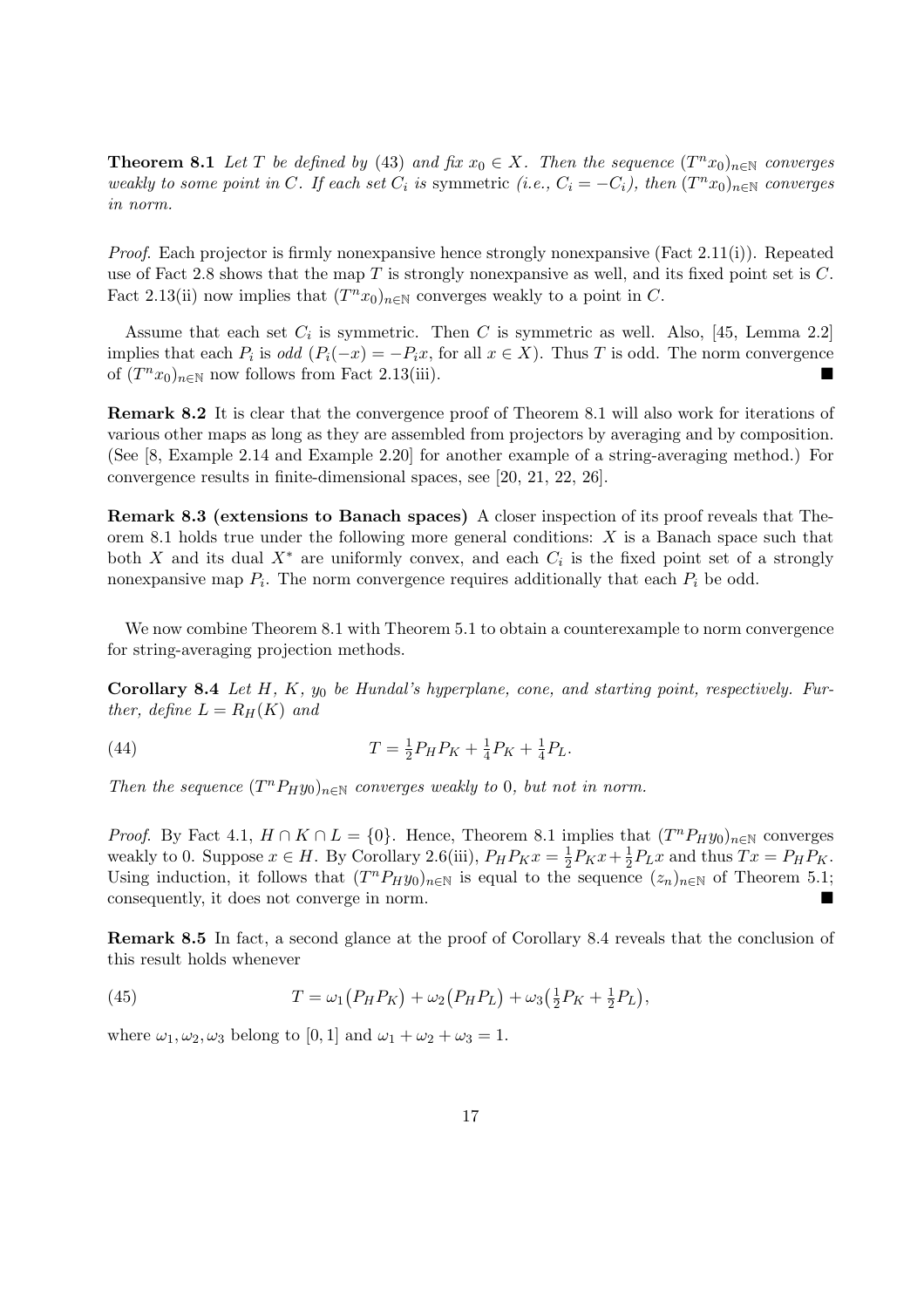## 9 The Hilbert ball

Throughout this last section, we let Y be a complex Hilbert space with inner product  $\langle \cdot, \cdot \rangle$  and induced norm  $\|\cdot\|$ . Suppose that  $X = \{x \in Y : ||x|| < 1\}$  is the open unit ball of Y and define

(46) 
$$
(\forall x \in X)(\forall y \in X) \quad \sigma(x, y) = \frac{\left(1 - \|x\|^2\right)\left(1 - \|y\|^2\right)}{\left|1 - \langle x, y \rangle\right|^2} \quad \text{and} \quad \rho(x, y) = \operatorname{arctanh}\sqrt{1 - \sigma(x, y)}.
$$

Then  $(X, \rho)$  is a complete metric space, commonly referred to as the *Hilbert ball* (see [31, p. 91 and Section 2.15]; for further background material on this and on what follows, see [31, Chapter 2].

Given x and y in X, and  $\lambda \in [0,1]$ , the results in [31, Section 2.17] show that there exists a unique point  $z \in X$  such that  $\rho(x, z) = \lambda \rho(x, y)$  and  $\rho(z, y) = (1 - \lambda) \rho(x, y)$ ; this point is denoted by

$$
(47)\qquad \qquad (1-\lambda)x \oplus \lambda y
$$

and it is a *ρ-convex combination* of x and y. A set S in X is called *ρ-convex* (respectively, *ρ-closed*), if it contains all its  $\rho$ -convex combinations (respectively, if it is closed in  $(X, \rho)$ ).

Given  $T: X \to X$ , let us define

(48) 
$$
(\forall x \in X)(\forall y \in X) \quad \Phi_{x,y}: [0,1] \to [0,+\infty[ \colon \lambda \mapsto \rho((1-\lambda)x \oplus \lambda Tx, (1-\lambda)y \oplus \lambda Ty).
$$

Analogously to (5), one says that T is firmly  $\rho$ -nonexpansive of the first kind (respectively,  $\rho$ nonexpansive), if  $\Phi_{x,y}$  is decreasing (respectively,  $\Phi_{x,y}(0) \ge \Phi_{x,y}(1)$ ) for all x and y in C (see [31, p. 124] and [31, p. 73]). As in the Hilbert space case (6),  $T : X \to X$  is  $\rho$ -nonexpansive if and only if

(49) 
$$
(\forall x \in X)(\forall y \in X) \quad \rho(Tx, Ty) \le \rho(x, y),
$$

in which case Fix T is  $\rho$ -closed and  $\rho$ -convex [31, Theorem 2.23.2].

Fact 9.1 (projectors in the Hilbert ball) Suppose C is a  $\rho$ -closed and  $\rho$ -convex set in X. Then for every  $x \in X$ , there exists a unique point in C, denoted  $\widetilde{P}_C x$ , such that  $\rho(x, \widetilde{P}_C x) =$ inf<sub>y∈C</sub>  $\rho(x, y)$ . The induced map  $P_C : X \to C$  is firmly  $\rho$ -nonexpansive of the first kind.

 $Proof.$  See [31, Section 2.19].

Given  $y \in X$  and  $s > 0$ , the set  $\{x \in X : \rho(x, y) < s\}$  is the open  $\rho$ -ball of radius s centered at y (see also [31, Section 15] for characterizations). A set S in X is  $\rho$ -bounded, if it is contained in some open  $\rho$ -ball. A sequence  $(x_n)_{n\in\mathbb{N}}$  in X is  $\rho$ -bounded, if its orbit  $\{x_n : n \in \mathbb{N}\}\$ is.

A map  $T : X \to X$  is called para-strongly p-nonexpansive (see [47], where this was strongly nonexpansive for brevity), if T is  $\rho$ -nonexpansive, Fix  $T \neq \emptyset$ , and for every  $\rho$ -bounded sequence  $(x_n)_{n\in\mathbb{N}}$  and every  $y \in \text{Fix } T$ , the condition  $\rho(x_n, y) - \rho(Tx_n, y) \to 0$  implies  $\rho(x_n, Tx_n) \to 0$ .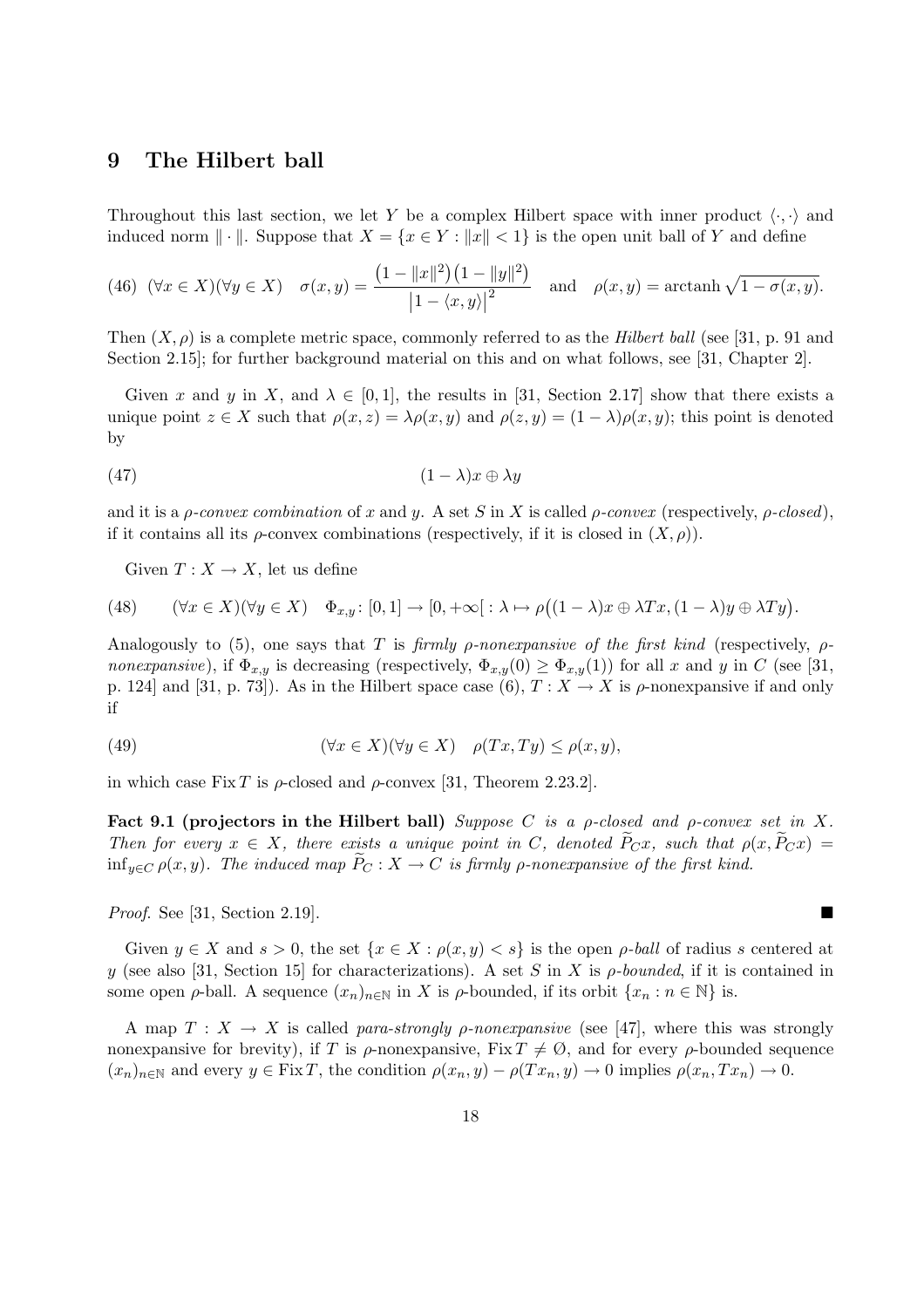Analogously to Definition 2.9, a map  $T : X \to C \subset X$  is called a *ρ-retraction* onto C, if T is continuous in  $(X, \rho)$  and Fix  $T = C$ .

The following basic results on para-strongly  $\rho$ -nonexpansive maps are due to Reich [47].

**Fact 9.2** Let  $T, T_1, T_2$  be maps from X to X with fixed point sets F,  $F_1, F_2$ , respectively.

- (i) If T is firmly *ρ*-nonexpansive of the first kind and  $F \neq \emptyset$ , then T is para-strongly *ρ*nonexpansive.
- (ii) If T is para-strongly  $\rho$ -nonexpansive, then the map

(50)  $X \to F : x \mapsto \text{weak } \lim_{n} T^{n}x$ 

is a well-defined  $\rho$ -nonexpansive  $\rho$ -retraction onto  $F$ .

(iii) If each  $T_i$  is para-strongly  $\rho$ -nonexpansive and  $F_1 \cap F_2 \neq \emptyset$ , then  $T_2T_1$  is para-strongly  $\rho$ nonexpansive and  $F = F_1 \cap F_2$ .

*Proof.* (i): [47, Lemma 2]. (ii): [47, Lemmata 5 and 6]. (iii): [47, Lemmata 3 and 4].

**Corollary 9.3** Suppose A and B are *ρ*-closed *ρ*-convex sets in X such that  $A \cap B \neq \emptyset$ . Then for Coronary 9.5 Suppose A and B are p-closed p-convex sets in A such that  $A \cap B$ <br>every  $x \in X$ , the sequence  $((\widetilde{P}_B \widetilde{P}_A)^n x)_{n \in \mathbb{N}}$  converges weakly to some point in  $A \cap B$ .

*Proof.* (See also [47].) The projectors  $\widetilde{P}_A$  and  $\widetilde{P}_B$  are firmly  $\rho$ -nonexpansive of the first kind (Fact 9.1), hence para-strongly  $\rho$ -nonexpansive (Fact 9.2(i)). By Fact 9.2(iii),  $T = P_B P_A$  is parastrongly  $\rho$ -nonexpansive and Fix  $T = A \cap B$ . The weak convergence statement now follows from Fact  $9.2$ (ii).

Remark 9.4 Reich asks at the end of [47] whether the convergence in Corollary 9.3 is actually strong. While Hundal settled the corresponding question in Hilbert space (Fact 4.1), the problem posed by Reich remains open in the Hilbert ball.

The next result exhibits two analogues of Fact 2.8(ii).

**Theorem 9.5** Let  $T_1, T_2$  be para-strongly *ρ*-nonexpansive maps from X to X such that  $\text{Fix}(T_1) \cap$  $Fix(T_2) \neq \emptyset$ . Suppose  $\lambda_1, \lambda_2$  are in [0,1] and  $\lambda_1 + \lambda_2 = 1$ . Now define T in one of the following two ways.

- (i)  $T: X \to X : x \mapsto \lambda_1 T_1 x \oplus \lambda_2 T_2 x;$
- (ii)  $T: X \to X : x \mapsto \lambda_1 T_1 x + \lambda_2 T_2 x$ .

Then T is para-strongly  $\rho$ -nonexpansive with  $Fix(T = Fix(T_1) \cap Fix(T_2)$ .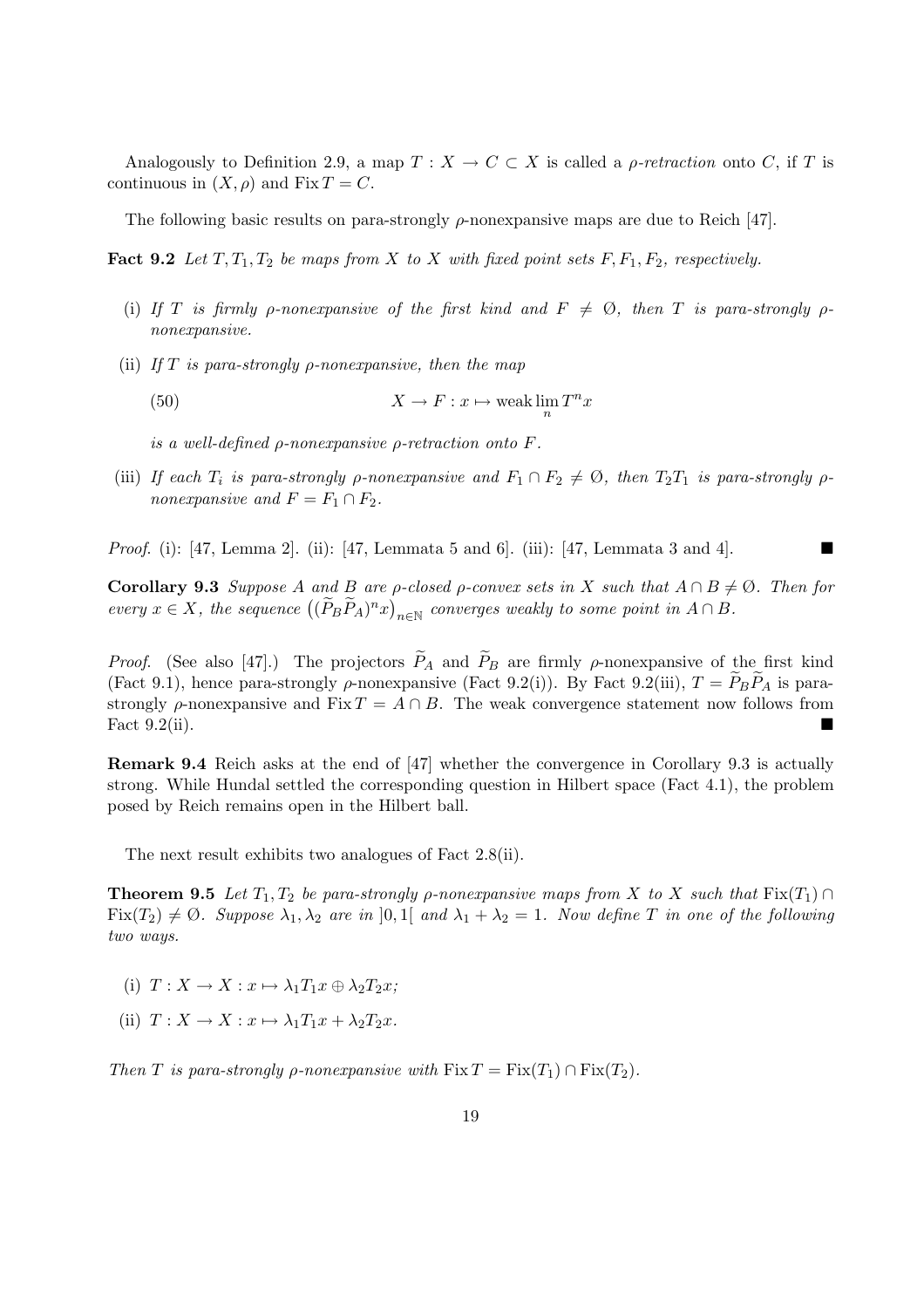Proof. (i): Fact 2.8(ii) states that the corresponding Hilbert (and even Banach) space statement is true. It turns out that the corresponding proofs of [47, Lemmata 3 and 4] carry over if we utilize [31, Lemma 2.17.1] at the appropriate places.

(ii): Clearly,  $Fix(T_1) \cap Fix(T_2) \subset Fix T$ . Conversely,  $fix y \in Fix(T_1) \cap Fix(T_2)$  and pick  $x \in Fix T$ . By [37, Lemma 3.3(i)],  $\rho(x, y) = \rho(Tx, Ty) = \rho(Tx, y) \le \max{\rho(T_1x, y), \rho(T_2x, y)}$ . Without loss of generality, assume that  $\max\{\rho(T_1x, y), \rho(T_2x, y)\} = \rho(T_1x, y)$ . Since  $T_1$  is para-strongly  $\rho$ -nonexpansive, we obtain  $\rho(x, y) \leq \rho(T_1 x, y) \leq \rho(x, y)$  and hence  $T_1 x = x$ . Since  $x = Tx$ , this implies  $T_2x = x$ . We conclude that  $Fix T \subset Fix(T_1) \cap Fix(T_2)$ . Next, pick a  $\rho$ -bounded sequence  $(x_n)_{n\in\mathbb{N}}$  such that

(51) 
$$
\rho(x_n, y) - \rho(Tx_n, y) \to 0.
$$

We have to show that  $\rho(x_n, Tx_n) \to 0$ . Assume to the contrary this were false. Using [37, Lemma 3.3(i)] again, and after repeatedly passing to subsequences and relabelling if necessary, we obtain  $\epsilon > 0$  and  $M \geq 0$  such that

(52) 
$$
(\forall n \in \mathbb{N}) \quad \epsilon \le \rho(x_n, Tx_n), \quad \max\{\rho(Tx_n, y), \rho(T_2x_n, y)\} \le \rho(T_1x_n, y), \quad \text{and} \quad \rho(x_n, y) \to M.
$$

Hence  $0 \leftarrow \rho(T_{x_n}, y) - \rho(x_n, y) \leq \rho(T_1 x_n, y) - \rho(x_n, y) \leq 0$  and thus

(53) 
$$
\rho(T_1x_n, y) - \rho(x_n, y) \to 0.
$$

Since  $T_1$  is para-strongly  $\rho$ -nonexpansive, it follows that

(54) 
$$
\rho(T_1 x_n, x_n) \to 0.
$$

Moreover,  $(51)$ ,  $(52)$  and  $(53)$  imply that

(55) 
$$
\rho(T_1x_n, y) \to M, \ \limsup \rho(T_2x_n, y) \leq M, \ \text{and} \ \rho(Tx_n, y) \to M.
$$

Now let  $(u_n)_{n\in\mathbb{N}}$  and  $(v_n)_{n\in\mathbb{N}}$  be the two sequences in X that are uniquely defined by the following properties:

(56) 
$$
(\forall n \in \mathbb{N}) \quad \begin{cases} u_n \in \text{conv}\{T_1x_n, Tx_n\}, & v_n \in \text{conv}\{Tx_n, T_2x_n\}, \text{ and} \\ ||u_n - Tx_n|| = ||v_n - Tx_n|| = \min\{||T_1x_n - Tx_n||, ||T_2x_n - Tx_n||\}.\end{cases}
$$

Then, by construction,

(57) 
$$
(\forall n \in \mathbb{N}) \quad \frac{1}{2}u_n + \frac{1}{2}v_n = Tx_n \text{ and } ||T_1x_n - T_2x_n|| = \frac{||u_n - v_n||}{2 \min{\{\lambda_1, \lambda_2\}}}.
$$

Using [37, Lemma 3.3(i)] and (52), we obtain  $\rho(u_n, y) \leq \max\{\rho(T_1x_n, y), \rho(Tx_n, y)\} = \rho(T_1x_n, y)$ and  $\rho(v_n, y) \leq \max\{\rho(Tx_n, y), \rho(T_2x_n, y)\} \leq \rho(T_1x_n, y)$ , for every  $n \in \mathbb{N}$ . Combining these inequalities with (55) and (57), we see that

(58) 
$$
\limsup \rho(u_n, y) \le M, \ \limsup \rho(v_n, y) \le M, \text{ and } \lim \rho\left(\frac{1}{2}u_n + \frac{1}{2}v_n, y\right) = M.
$$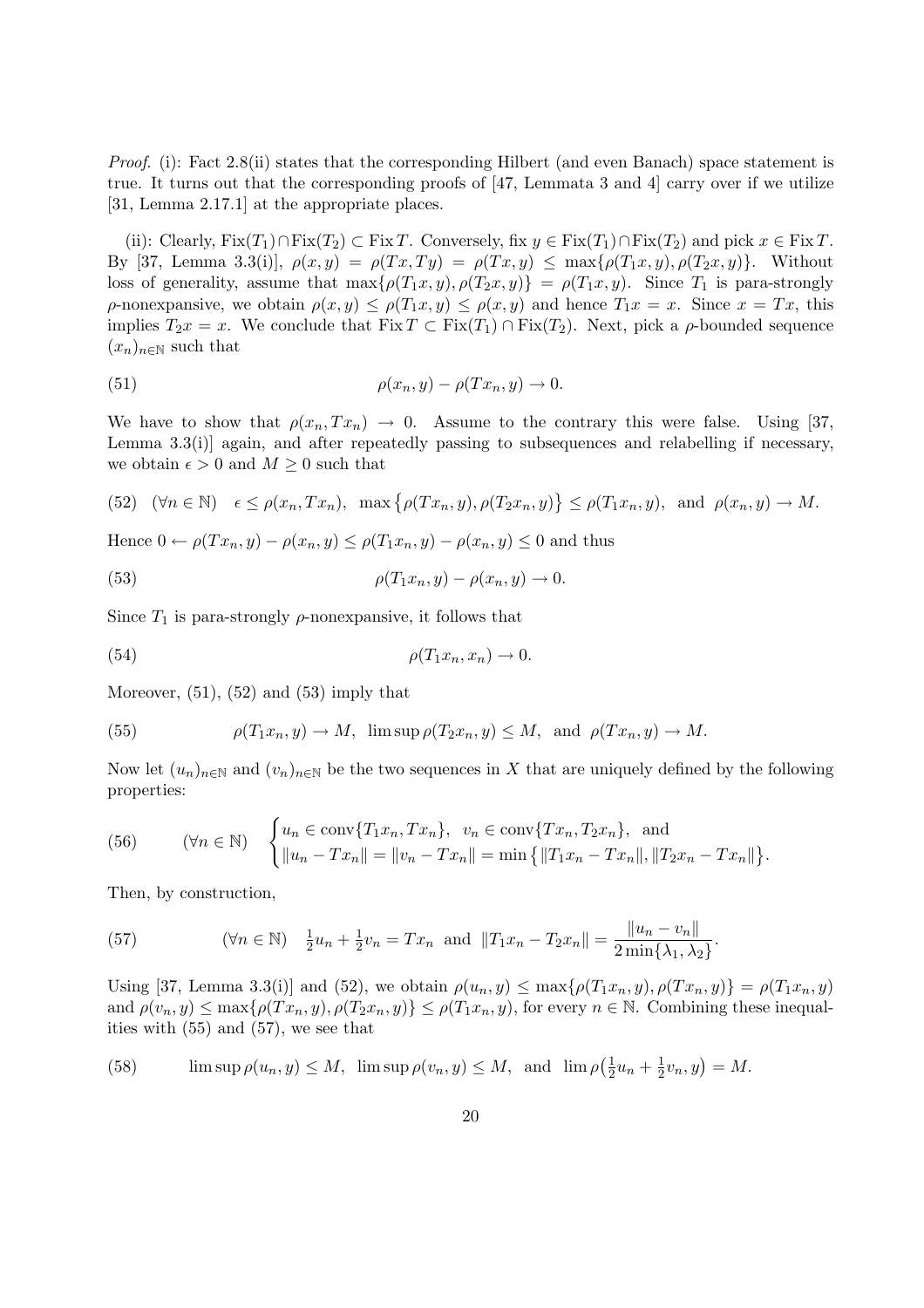Now (58) and [46, Lemma 4] result in  $u_n-v_n \to 0$ ; equivalently (see (57)),  $T_1x_n-T_2x_n \to 0$ . By (55), the sequences  $(T_1x_n)_{n\in\mathbb{N}}$  and  $(T_2x_n)_{n\in\mathbb{N}}$  are both  $\rho$ -bounded; therefore, using [37, Theorem 3.4], we conclude that  $\rho(T_1x_n, T_2x_n) \to 0$ . The triangle inequality and (54) yield

$$
\rho(T_2 x_n, x_n) \to 0.
$$

Finally, (52), (54), (59), and [37, Lemma 3.3(i)] imply the contradiction  $\epsilon \le \rho(Tx_n, x_n) \le$  $\max\{\rho(T_1x_n, x_n), \rho(T_2x_n, x_n)\}\to 0.$ 

**Corollary 9.6** Suppose A and B are p-closed p-convex sets in X such that  $A \cap B \neq \emptyset$ . Then for every  $x \in X$ , the sequences

(60) 
$$
\left( (\frac{1}{2}\widetilde{P}_A \oplus \frac{1}{2}\widetilde{P}_B)^n x \right)_{n \in \mathbb{N}} \quad \text{and} \quad \left( (\frac{1}{2}\widetilde{P}_A + \frac{1}{2}\widetilde{P}_B)^n x \right)_{n \in \mathbb{N}}
$$

both converge weakly to some point in  $A \cap B$ .

*Proof.* Combine Theorem 9.5 with Fact 9.2(ii).

Remark 9.7 Whether the convergence in Corollary 9.6 is actually strong is an interesting open problem. Theorem 5.1 illustrates the failure of norm convergence in the corresponding Hilbert space setting.

**Remark 9.8** A map  $T : X \to X$  is *ρ*-averaged (respectively, *ρ*-averaged of the second kind), if it is of the form  $T = (1 - \lambda)I \oplus \lambda T'$  (respectively,  $T = (1 - \lambda)I + T'$ ), where T' is  $\rho$ -nonexpansive and  $\lambda \in [0,1]$ ; see [46] — if furthermore  $\lambda = \frac{1}{2}$  $\frac{1}{2}$ , we say that the map is *ρ*-midpoint averaged. It is known that if T is  $\rho$ -averaged of either kind with Fix  $T \neq \emptyset$  and  $x \in X$ , then  $(T^n x)_{n \in \mathbb{N}}$  converges weakly to some point in Fix T (see [46, Theorems 3 and 5]).

Remark 9.9 Kuczumow and Stachura [36] (see also [37, Example 10.6 on p. 475]) constructed  $\rho$ midpoint averaged maps of both types such that some sequence of iterates fails to converge in norm — these counterexamples are similar to (and their construction is based upon) the corresponding counterexample by Genel and Lindenstrauss in Hilbert space [29]. We do not know whether the Kuczumow-Stachura maps can be expressed as either  $\frac{1}{2}\widetilde{P}_A\oplus\frac{1}{2}$  $\frac{1}{2}\tilde{P}_B$  or  $\frac{1}{2}\tilde{P}_A + \frac{1}{2}$  $\frac{1}{2}\widetilde{P}_B$ , for some  $\rho$ -closed  $\rho$ -convex sets A, B in X.

We conclude with the following striking difference between Hilbert space and the Hilbert ball. If C is a closed convex nonempty set in a Hilbert space, then (Fact 2.4)  $R_C$  is nonexpansive and thus  $P_C = \frac{1}{2}$  $\frac{1}{2}I + \frac{1}{2}R_C$  is (even midpoint) averaged. In the Hilbert ball, the corresponding statement is known to be false; see [31, Example 2.22.1].

# Acknowledgments

We thank Patrick Combettes for providing several helpful comments and references. H. H. Bauschke's work was partially supported by the Natural Sciences and Engineering Research Council of Canada.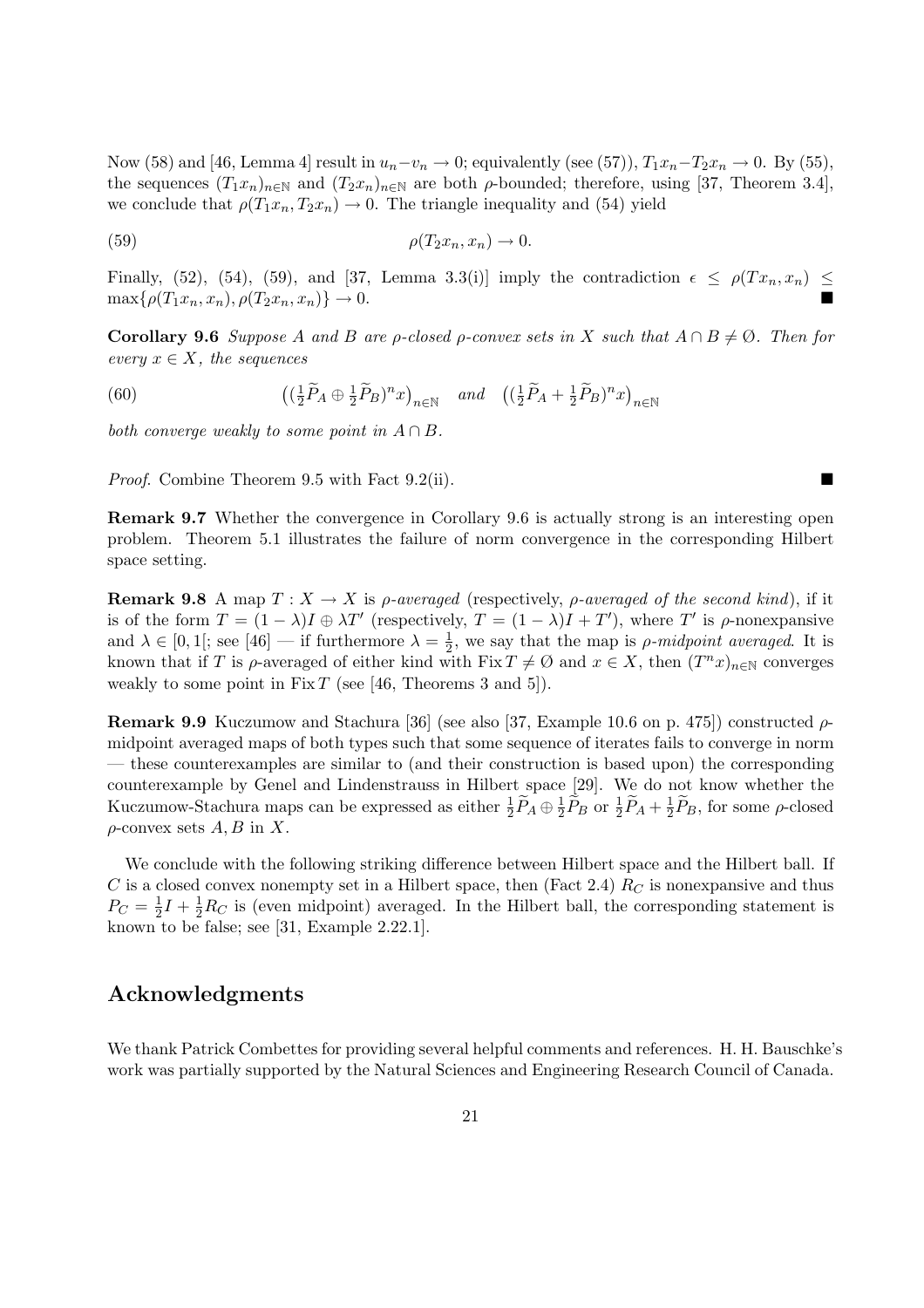E. Matoušková's work was partially supported by the Czech Academy of Sciences Grant GAAV-A1019103 and by Kepler University in Linz, Austria. S. Reich's work was partially supported by the Israel Science Foundation founded by the Israel Academy of Sciences and Humanities (Grant 592/00), by the Fund for the Promotion of Research at the Technion (Grant 100-104), and by the Technion VPR Fund - Argentinian Research Fund (Grant 100-217).

# References

- [1] H. Attouch and H. Brézis, Duality for the sum of convex functions in general Banach spaces, in Aspects of Mathematics and its Applications, North-Holland Math. Library, vol. 34, North-Holland, Amsterdam, The Netherlands, pp. 125–133, 1986.
- [2] A. Auslender, Méthodes Numériques pour la Résolution des Problèmes d'Optimisation avec Constraintes, Thèse, Faculté des Sciences, Grenoble, 1969.
- [3] J.-B. Baillon, R. E. Bruck and S. Reich, On the asymptotic behavior of nonexpansive mappings and semigroups in Banach spaces, Houston Journal of Mathematics, vol. 4, pp. 1–9, 1978.
- [4] H. H. Bauschke, Projection Algorithms and Monotone Operators, PhD thesis, Simon Fraser University, 1996. Available as Preprint 96:080 at www.cecm.sfu.ca/preprints/1996pp.html.
- [5] H. H. Bauschke, Projection algorithms: results and open problems, in Inherently Parallel Algorithms in Feasibility and Optimization and Their Applications (Haifa 2000), D. Butnariu, Y. Censor, and S. Reich (editors), Elsevier, Amsterdam, The Netherlands, pp. 11–22, 2001.
- [6] H. H. Bauschke and J. M. Borwein, On the convergence of von Neumann's alternating projection algorithm for two sets, Set-Valued Analysis, vol. 1, pp. 185–212, 1993.
- [7] H. H. Bauschke and J. M. Borwein, Dykstra's alternating projection algorithm for two sets, Journal of Approximation Theory, vol. 79, pp. 418–443, 1994.
- [8] H. H. Bauschke and J. M. Borwein, On projection algorithms for solving convex feasibility problems, SIAM Review, vol. 38, pp. 367–426, 1996.
- [9] H. H. Bauschke, J. M. Borwein, and A. S. Lewis, The method of cyclic projections for closed convex sets in Hilbert space, in Recent Developments in Optimization Theory and Nonlinear Analysis (Jerusalem 1995), Y. Censor and S. Reich (editors), Contemporary Mathematics, vol. 204, American Mathematical Society, Providence, RI, pp. 1–38, 1997.
- [10] H. H. Bauschke, J. V. Burke, F. R. Deutsch, H. S. Hundal, and J. D. Vanderwerff, A new proximal point iteration that converges weakly but not in norm, submitted, available at http://www.cecm.sfu.ca/preprints/2002pp.html as Preprint 02:191.
- [11] H. H. Bauschke and P. L. Combettes, A weak-to-strong convergence principle for Fejér-monotone methods in Hilbert spaces, Mathematics of Operations Research, vol. 26, pp. 248–264, 2001.
- [12] H. H. Bauschke, F. Deutsch, H. Hundal, and S.-H. Park, Accelerating the convergence of the method of alternating projections, to appear in Transactions of the American Mathematical Society, 2003.
- [13] H. H. Bauschke, F. Deutsch, H. Hundal, and S.-H. Park, Fejér monotonicity and weak convergence of an accelerated method of projections, Constructive, Experimental, and Nonlinear Analysis (Limoges 1999), M. Théra (editor), American Mathematical Society, Providence, RI, pp. 1–6, 2000.
- [14] Y. Benyamini and J. Lindenstrauss, Geometric Nonlinear Functional Analysis, vol. 1, American Mathematical Society, Providence, RI, 2000.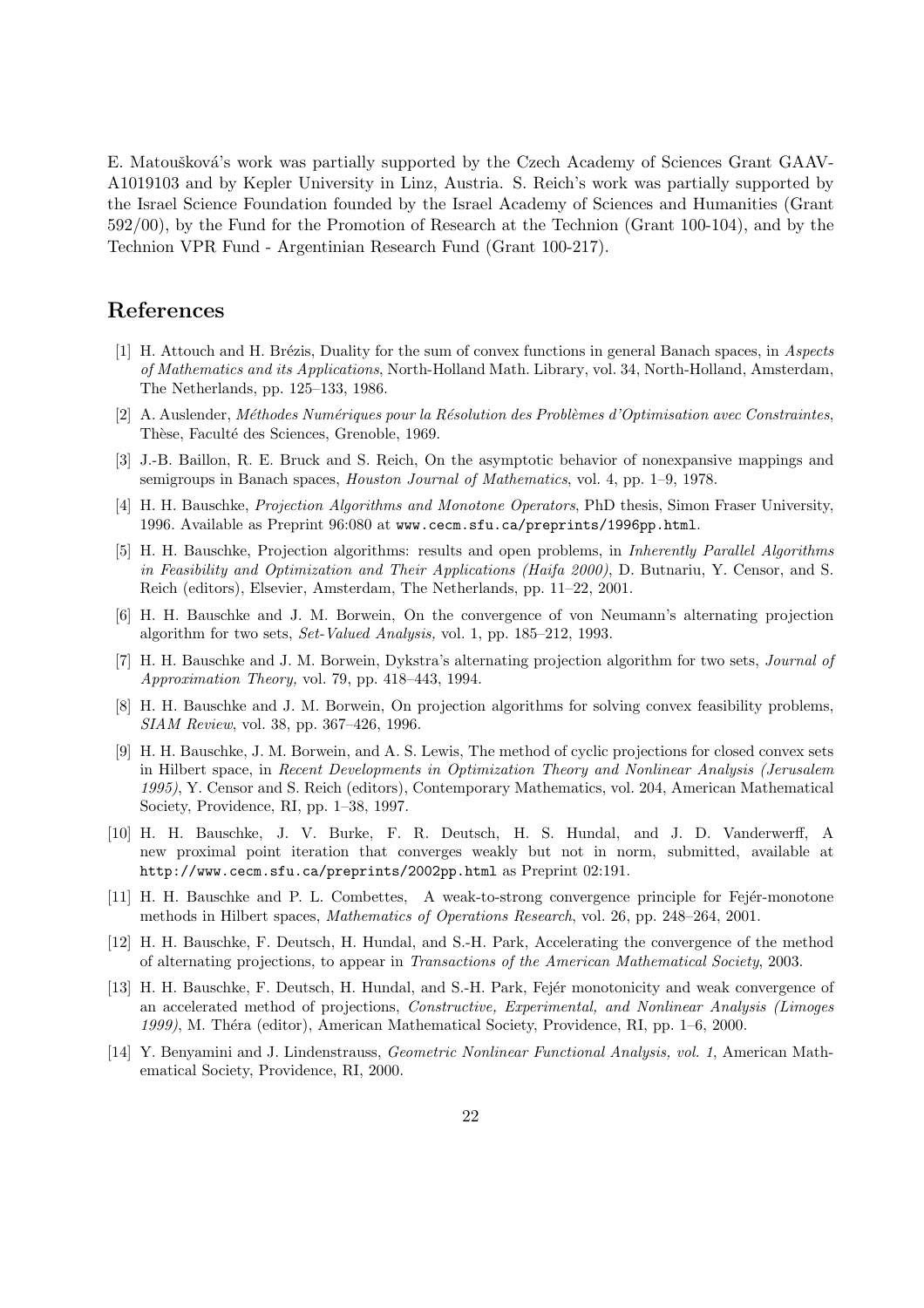- [15] L. M. Bregman, The method of successive projection for finding a common point of convex sets, Soviet Mathematics Doklady, vol. 6, pp. 688–692, 1965.
- [16] H. Br´ezis, Op´erateurs Maximaux Monotones et Semi-Groupes de Contractions dans les Espaces de Hilbert, North-Holland Publishing Company, Amsterdam, 1973.
- [17] H. Brézis and P.-L. Lions, Produits infinis de résolvantes, Israel Journal of Mathematics, vol. 29, pp. 329– 345, 1978.
- [18] R. E. Bruck and S. Reich, Nonexpansive projections and resolvents of accretive operators in Banach spaces, Houston Journal of Mathematics, vol. 3, pp. 459–470, 1977.
- [19] D. Butnariu, Y. Censor, and S. Reich (editors), Inherently Parallel Algorithms in Feasibility and Optimization and their Applications, Elsevier, Amsterdam, The Netherlands, 2001.
- [20] Y. Censor, On sequential and parallel projection algorithms for feasibility and optimization, in Visualization and Optimization Techniques, Y. Censor and M. Ding (editors), Proceedings of SPIE, vol. 4553, SPIE — The International Society for Optical Engineering, Bellingham, WA, pp. 1-9, 2001.
- [21] Y. Censor, T. Elfving, and G. T. Herman, Averaging strings of sequential iterations for convex feasibility problems, in Inherently Parallel Algorithms in Feasibility and Optimization and Their Applications (Haifa 2000), D. Butnariu, Y. Censor, and S. Reich (editors), Elsevier, Amsterdam, The Netherlands, pp. 101–114, 2001.
- [22] Y. Censor and E. Tom, Convergence of string-averaging projection schemes for inconsistent convex feasibility problems, preprint, 2003.
- [23] Y. Censor and S. A. Zenios, Parallel Optimization, Oxford University Press, New York, NY, 1997.
- [24] G. Cimmino, Calcolo approssimato per le soluzioni dei sistemi di equazioni lineari, La Ricerca Scientifica ed il Progresso Tecnico nell'Economia Nazionale (Roma), vol. 1, pp. 326–333, 1938.
- [25] P. L. Combettes, Hilbertian convex feasibility problem: convergence of projection methods, Applied Mathematics and Optimization, vol. 35, pp. 311–330, 1997.
- [26] G. Crombez, Finding common fixed points of strict paracontractions by averaging strings of sequential iterations, Journal of Nonlinear and Convex Analysis, vol. 3, pp. 345–351, 2002.
- [27] F. Deutsch, Best Approximation in Inner Product Spaces, Springer-Verlag, New York, NY, 2001.
- [28] J. M. Dye and S. Reich, On the unrestricted iteration of projections in Hilbert space, Journal of Mathematical Analysis and Applications, vol. 156, pp. 101–119, 1991.
- [29] A. Genel and J. Lindenstrauss, An example concerning fixed points, Israel Journal of Mathematics, vol. 22, pp. 81–86, 1975.
- [30] K. Goebel and W. A. Kirk, Topics in Metric Fixed Point Theory, Cambridge University Press, Cambridge, UK, 1990.
- [31] K. Goebel and S. Reich, Uniform Convexity, Hyperbolic Geometry, and Nonexpansive Mappings, Marcel Dekker, New York, NY, 1984.
- [32] O. Güler, On the convergence of the proximal point algorithm for convex minimization, SIAM Journal on Control and Optimization, vol. 29, pp. 403–419, 1991.
- [33] J.-B. Hiriart-Urruty, A general formula on the conjugate of the difference of functions, Canadian Mathematical Bulletin, vol. 29, pp. 482–485, 1986.
- [34] H. Hundal, An alternating projection that does not converge in norm, submitted in 2002, available at http://www.cecm.sfu.ca/preprints/2002pp.html as Preprint 02:189.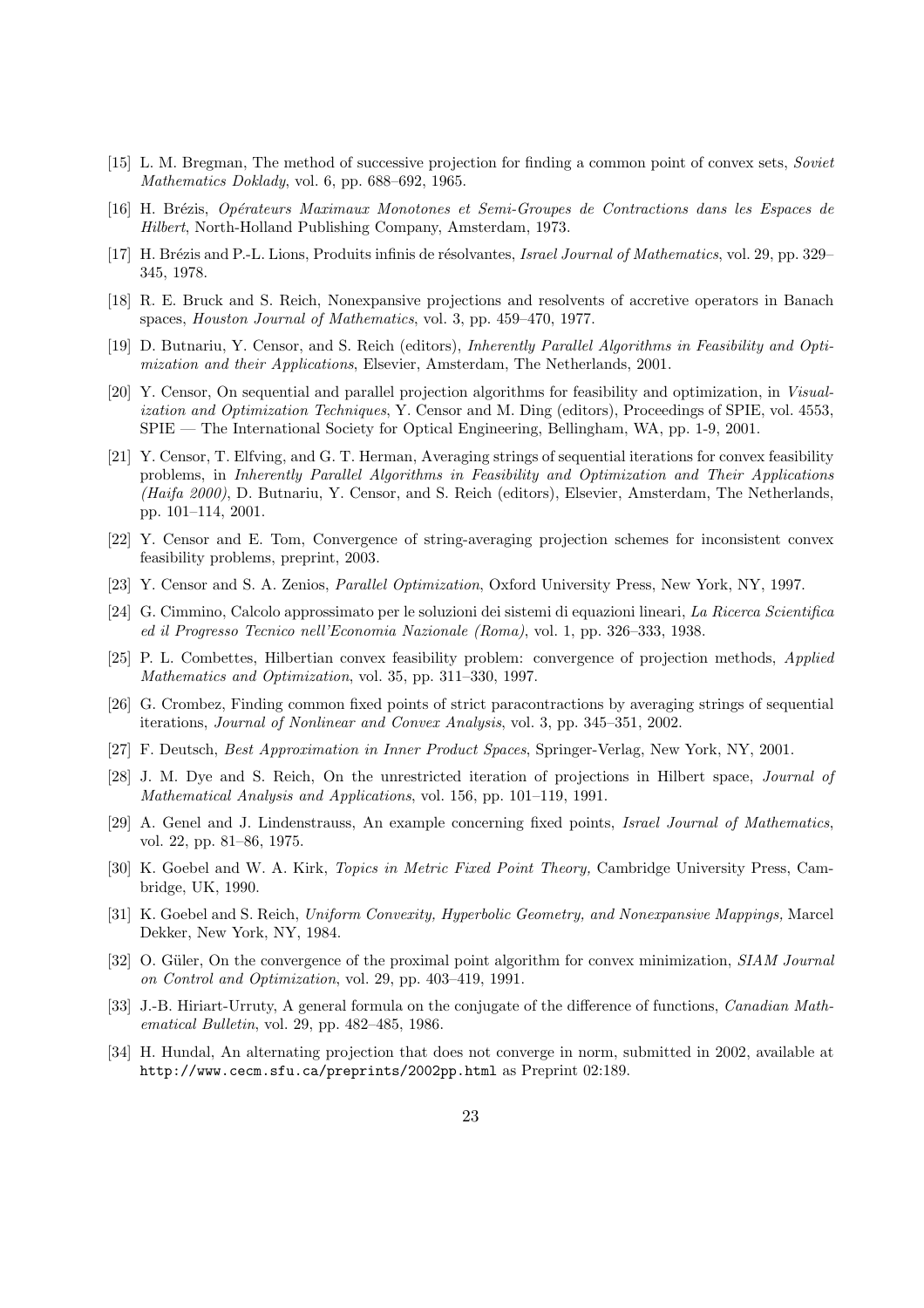- [35] M. D. Kirszbraun, Uber die zusammenziehenden und Lipschitzschen Transformationen, Fundamenta Mathematicae, vol. 22, pp. 77–108, 1934.
- [36] T. Kuzcumow and A. Stachura, Extensions of nonexpansive mappings in the Hilbert ball with the hyperbolic metric II, Commentationes Mathematicae Universitatis Carolinae, vol. 29, pp. 403–410, 1988.
- [37] T. Kuczumow, S. Reich, and D. Shoikhet, Fixed points of holomorphic mappings: a metric approach, in Handbook of Metric Fixed Point Theory, W. A. Kirk and B. Sims (editors), Kluwer, Dordrecht, The Netherlands, pp. 437–515, 2001.
- [38] B. Martinet, Régularisation d'inéquations variationnelles par approximations successives, Revue Française d'Informatique et de Recherche Opérationnelle, vol. 4, pp. 154–158, 1970.
- [39] Y. I. Merzlyakov, On a relaxation method of solving systems of linear inequalities, U.S.S.R. Computational Mathematics and Mathematical Physics, vol. 2, pp. 504–510, 1963.
- [40] G. J. Minty, Monotone (nonlinear) operators in Hilbert space, Duke Mathematical Journal, vol. 29, pp. 341–346, 1962.
- [41] J.-J. Moreau, Proximité et dualité dans un espace hilbertien, Bulletin de la Société Mathématique de France, vol. 93, pp. 273–299, 1965.
- [42] S. Reich, Product formulas, nonlinear semigroups, and accretive operators, Journal of Functional Analysis, vol. 36, pp. 147–168, 1980.
- [43] S. Reich, On the asymptotic behavior of nonlinear semigroups and the range of accretive operators, Journal of Mathematical Analysis and Applications, vol. 79, pp. 113–126, 1981.
- [44] S. Reich, On the asymptotic behavior of nonlinear semigroups and the range of accretive operators II, Journal of Mathematical Analysis and Applications, vol. 87, pp. 134–146, 1982.
- [45] S. Reich, A limit theorem for projections, Linear and Multilinear Algebra, vol. 13, pp. 281-290, 1983.
- [46] S. Reich, Averaged mappings in the Hilbert ball, Journal of Mathematical Analysis and Applications, vol. 109, pp. 199–206, 1985.
- [47] S. Reich, The alternating algorithm of von Neumann in the Hilbert ball, Dynamic Systems and Applications, vol. 2, pp. 21–25, 1993.
- [48] R. T. Rockafellar, On the maximal monotonicity of subdifferential mappings, Pacific Journal of Mathematics, vol. 33, pp. 209–216, 1970.
- [49] R. T. Rockafellar, Monotone operators and the proximal point algorithm, SIAM Journal on Control and Optimization, vol. 14, pp. 877-898, 1976.
- [50] J. von Neumann, Functional Operators II: The Geometry of Orthogonal Spaces, Princeton University Press, Princeton, NJ, 1950. (This is a reprint of mimeographed lecture notes first distributed in 1933.)
- [51] J. von Neumann, On rings of operators. Reduction theory, Annals of Mathematics, vol. 50, pp. 401–485, 1949.
- [52] N. Wiener, On the factorization of matrices, Commentarii Mathematici Helvetici, vol. 29, pp. 97–111, 1955.
- [53] I. Yamada, The hybrid steepest descent method for the variational inequality problem over the intersection of fixed points sets of nonexpansive mappings, in *Inherently Parallel Algorithms in Feasibility* and Optimization and Their Applications (Haifa 2000), D. Butnariu, Y. Censor, and S. Reich (editors), Elsevier, Amsterdam, The Netherlands, pp. 473–504, 2001.